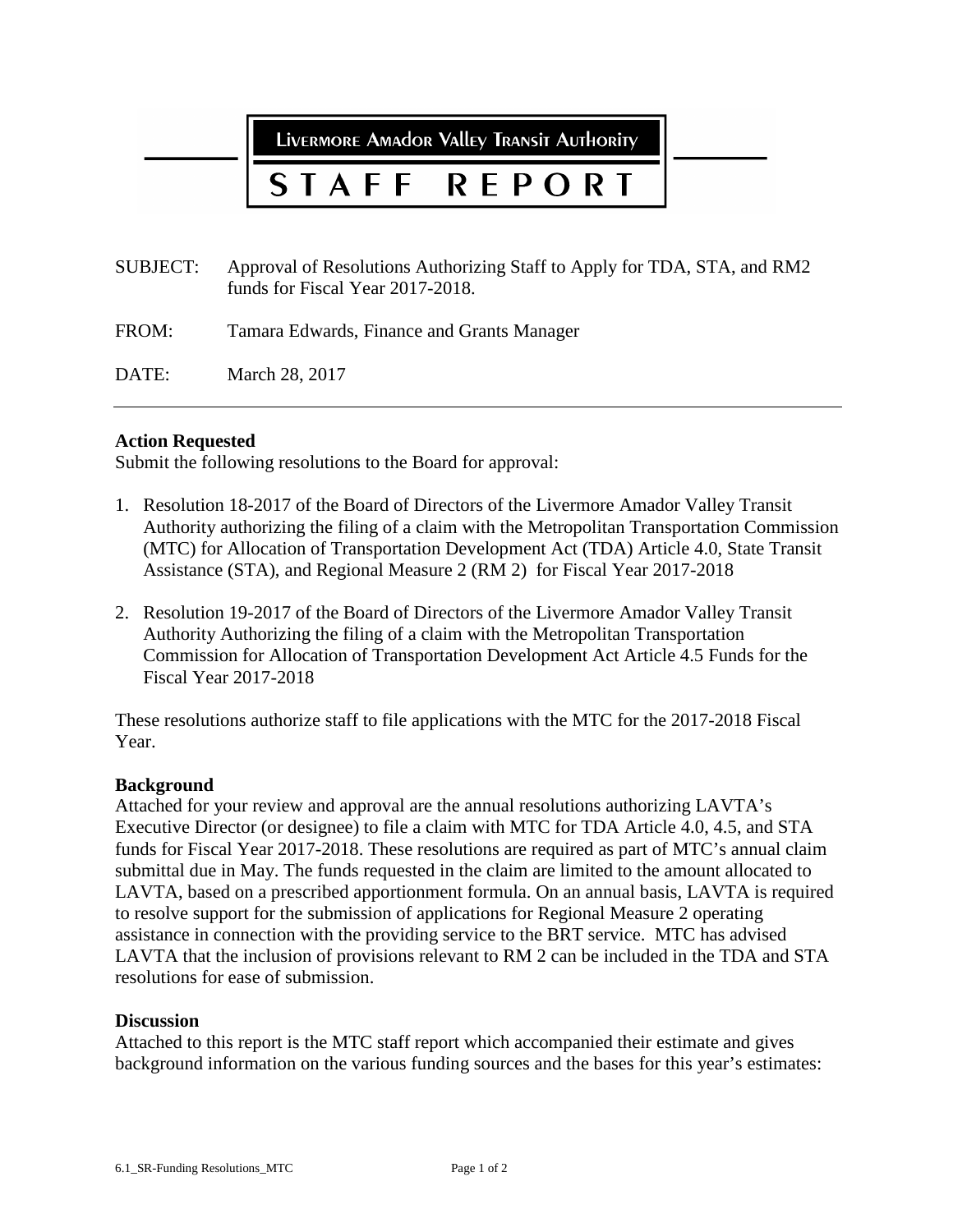## **Budget Considerations**

The next step will be to prepare a detailed capital and operating budget within the available revenues.

## **Recommendation**

Staff recommends submitting the attached resolutions authorizing the filing of a claim with MTC for Allocation of TDA Article 4.0, 4.5, STA, and RM2 Funds Funds for Fiscal Year 2017- 2018 to the Board for approval.

Attachments:

- 1. February 22, 2017 Fund Estimate from MTC
- 2. Resolution 18-2017 MTC for Allocation of Transportation Development Act Article 4.0
- 3. Resolution 19-2017 MTC for Allocation of Transportation Development Act Article 4.5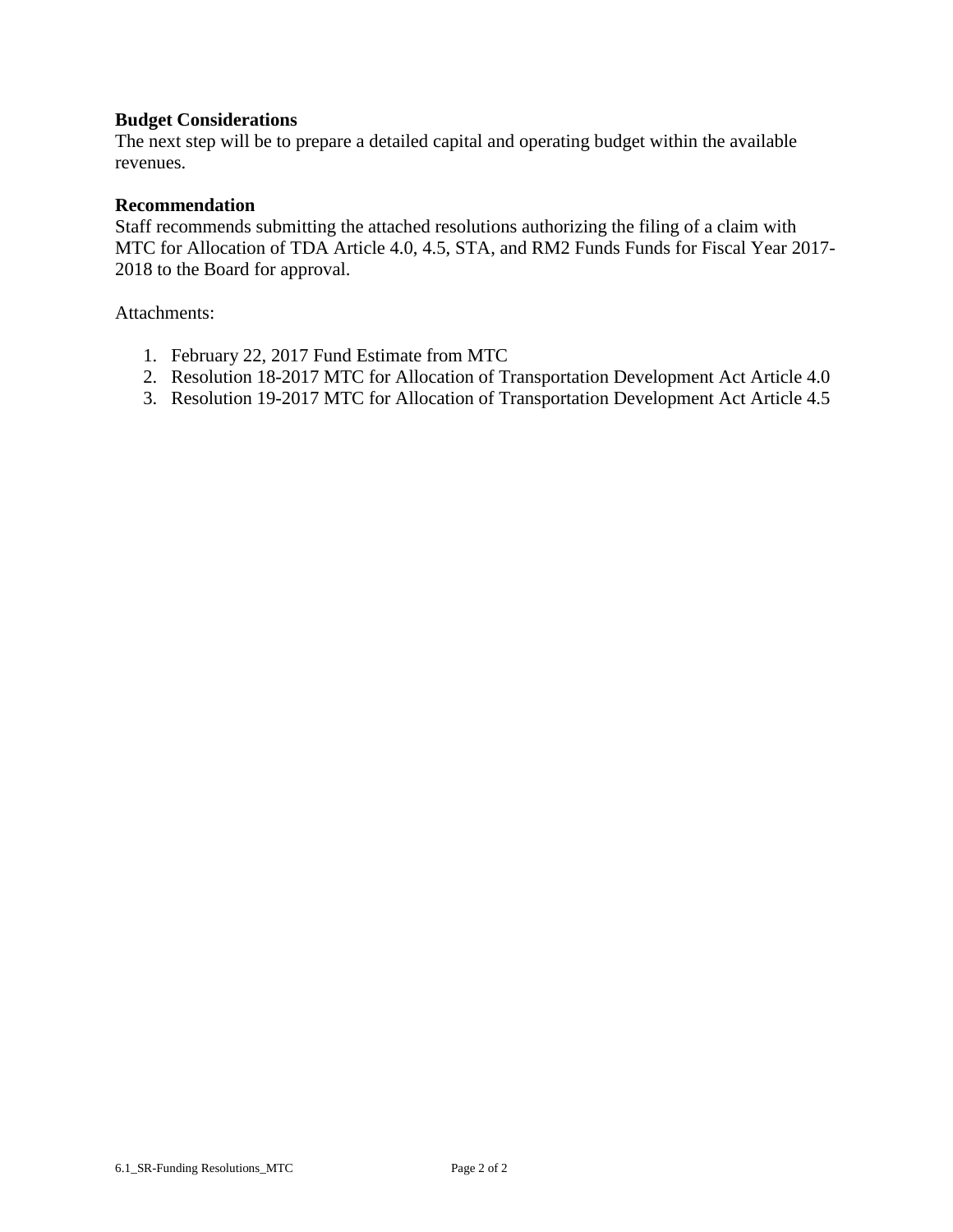#### **FY 2017‐18 FUND ESTIMATE REGIONAL SUMMARY**

*Attachment ARes No. 4268 Page 1 of 17*

*2/22/2017*

| <b>TDA REGIONAL SUMMARY TABLE</b>     |                                              |                                                                    |                             |                       |                                                                                           |                            |                             |                                           |  |
|---------------------------------------|----------------------------------------------|--------------------------------------------------------------------|-----------------------------|-----------------------|-------------------------------------------------------------------------------------------|----------------------------|-----------------------------|-------------------------------------------|--|
| Column                                | Α                                            | B                                                                  | $\epsilon$                  | D                     | Ε                                                                                         | F                          | G                           | $H = Sum(A:G)$                            |  |
|                                       | 6/30/2016                                    | FY2015-17                                                          | FY2016-17                   | FY2016-17             | FY2016-17                                                                                 | FY2017-18                  | FY2017-18                   | FY2017-18                                 |  |
| Apportionment<br><b>Jurisdictions</b> | <b>Balance</b>                               | Outstanding<br>Commitments,<br>Refunds, &<br>Interest <sup>2</sup> | Original<br><b>Estimate</b> | Revenue<br>Adjustment | <b>Revised Admin. &amp;</b><br><b>Planning Charge</b>                                     | Revenue<br><b>Estimate</b> | Admin. & Planning<br>Charge | <b>Available for</b><br><b>Allocation</b> |  |
| Alameda                               | 24,406,033                                   | (80,978,085)                                                       | 76,110,000                  | 2,189,551             | (3, 131, 982)                                                                             | 80,257,000                 | (3, 210, 280)               | 95,642,235                                |  |
| <b>Contra Costa</b>                   | 17,925,509                                   | (46, 563, 196)                                                     | 41,463,827                  | (1,638,084)           | (1,593,030)                                                                               | 41,139,992                 | (1,645,600)                 | 49,089,419                                |  |
| <b>Marin</b>                          | 382,194                                      | (13, 204, 785)                                                     | 13,362,830                  | (454, 148)            | (516, 347)                                                                                | 12,876,410                 | (515,056)                   | 11,931,098                                |  |
| Napa                                  | 7,745,862                                    | (13, 465, 122)                                                     | 8,160,000                   | 309,000               | (338, 760)                                                                                | 8,638,000                  | (345, 520)                  | 10,703,460                                |  |
| <b>San Francisco</b>                  | 865,201                                      | (49, 534, 178)                                                     | 50,724,425                  | (915, 685)            | (1,992,350)                                                                               | 51,303,002                 | (2,052,120)                 | 48,398,295                                |  |
| <b>San Mateo</b>                      | 7,360,969                                    | (41,088,147)                                                       | 39,205,837                  | 1,310,980             | (1,620,673)                                                                               | 40,772,410                 | (1,630,896)                 | 44,310,481                                |  |
| Santa Clara                           | 9,335,770                                    | (112, 360, 336)                                                    | 108,772,000                 | (896, 958)            | (4,315,002)                                                                               | 111,543,000                | (4,461,720)                 | 107,616,755                               |  |
| Solano                                | 20,900,186                                   | (21, 837, 950)                                                     | 17,773,436                  | 735,132               | (740, 343)                                                                                | 18,508,568                 | (740, 343)                  | 34,598,686                                |  |
| Sonoma                                | 11,641,471                                   | (25, 267, 608)                                                     | 22,800,000                  | 250,000               | (922,000)                                                                                 | 23,700,000                 | (948,000)                   | 31,253,863                                |  |
| <b>TOTAL</b>                          | \$100,563,195                                | (\$404,299,406)                                                    | \$378,372,355               | \$889,788             | (\$15,170,487)                                                                            | \$388,738,382              | ( \$15,549,535)             | \$433,544,292                             |  |
|                                       |                                              |                                                                    |                             |                       | STA, AB 1107, BRIDGE TOLL, & LOW CARBON TRANSIT OPERATIONS PROGRAM REGIONAL SUMMARY TABLE |                            |                             |                                           |  |
|                                       | Column                                       |                                                                    | A                           |                       | B                                                                                         | $\mathcal{C}$              | D                           | $E = Sum(A:D)$                            |  |
|                                       |                                              |                                                                    | 6/30/2016                   |                       | FY2015-17                                                                                 | FY2016-17                  | FY2017-18                   | FY2017-18                                 |  |
|                                       | <b>Fund Source</b>                           |                                                                    | <b>Balance</b>              |                       | Outstanding                                                                               | Revenue                    | Revenue                     | <b>Available for</b>                      |  |
|                                       |                                              |                                                                    | (w/ interest) $1$           |                       | Commitments <sup>2</sup>                                                                  | <b>Estimate</b>            | <b>Estimate</b>             | <b>Allocation</b>                         |  |
| <b>State Transit Assistance</b>       |                                              |                                                                    |                             |                       |                                                                                           |                            |                             |                                           |  |
| Revenue-Based                         |                                              |                                                                    | 14,111,218                  |                       | (80, 536, 781)                                                                            | 74,374,186                 | 81,827,763                  | 89,776,385                                |  |
| Population-Based                      |                                              |                                                                    | 39,691,420                  |                       | (31, 973, 065)                                                                            | 26,001,993                 | 28,624,767                  | 55,031,826                                |  |
| <b>SUBTOTAL</b>                       |                                              |                                                                    | 53,802,638                  |                       | (112,509,846)                                                                             | 100,376,179                | 110,452,530                 | 144,808,211                               |  |
|                                       | AB1107 - BART District Tax (25% Share)       |                                                                    | 0                           |                       | (83, 169, 998)                                                                            | 83,170,000                 | 84,840,000                  | 84,840,000                                |  |
| <b>Bridge Toll Total</b>              |                                              |                                                                    |                             |                       |                                                                                           |                            |                             |                                           |  |
| AB 664 Bridge Revenues                |                                              |                                                                    | 41,247,076                  |                       | (41, 247, 076)                                                                            | 23,600,000                 | 37,600,000                  | 37,600,000                                |  |
| MTC 2% Toll Revenue                   |                                              |                                                                    | 4,998,856                   |                       | (3,072,779)                                                                               | 1,450,000                  | 1,450,000                   | 4,826,076                                 |  |
|                                       | 5% State General Fund Revenue                |                                                                    | 11,314,489                  |                       | (4,765,380)                                                                               | 3,243,001                  | 3,275,431                   | 13,067,541                                |  |
| <b>SUBTOTAL</b>                       |                                              |                                                                    | 57,560,421                  |                       | (49,085,235)                                                                              | 28,293,001                 | 42,325,431                  | 55,493,617                                |  |
|                                       | <b>Low Carbon Transit Operations Program</b> |                                                                    | 12,955,000                  |                       | 0                                                                                         | 12,955,000                 | 28,111,649                  | 28,111,649                                |  |
| <b>TOTAL</b>                          |                                              |                                                                    | \$124,318,059               |                       | ( \$244, 765, 079)                                                                        | \$224,794,180              | \$265,729,609               | \$313,253,476                             |  |

*Please see Attachment A pages 2‐17 for detailed information on each fund source.*

*1. Balance as of 6/30/16 is from MTC FY2015‐16 Audit, and it contains both funds available for allocation and funds that have been allocated but not disbursed.*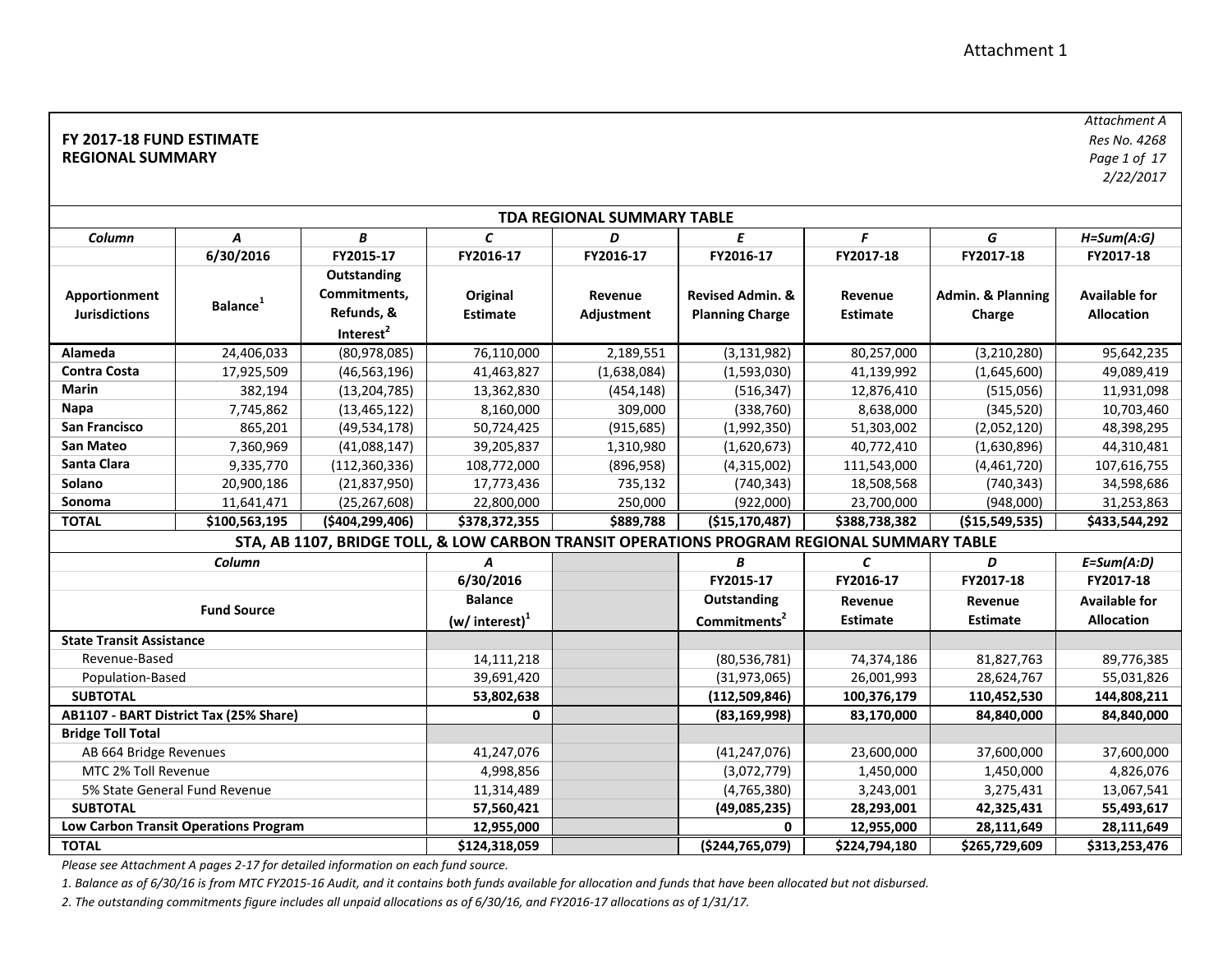| FY 2017-18 FUND ESTIMATE<br><b>TRANSPORTATION DEVELOPMENT ACT FUNDS</b><br><b>ALAMEDA COUNTY</b> |                |           |                              |                                   |                  |                                                |             |                |                 | Attachment A<br>Res No. 4268<br>Page 2 of 17<br>2/22/2017 |
|--------------------------------------------------------------------------------------------------|----------------|-----------|------------------------------|-----------------------------------|------------------|------------------------------------------------|-------------|----------------|-----------------|-----------------------------------------------------------|
| FY2016-17 TDA Revenue Estimate                                                                   |                |           |                              |                                   |                  | FY2017-18 TDA Revenue Estimate                 |             |                |                 |                                                           |
| <b>FY2016-17 Generation Estimate Adjustment</b>                                                  |                |           |                              |                                   |                  | FY2017-18 County Auditor's Generation Estimate |             |                |                 |                                                           |
| 1. Original County Auditor Estimate (Feb, 16)                                                    |                |           | 76,110,000                   |                                   |                  | 13. County Auditor Estimate                    |             |                |                 | 80,257,000                                                |
| 2. Revised Estimate (Feb, 17)                                                                    |                |           | 78,299,551                   |                                   |                  | FY2017-18 Planning and Administration Charges  |             |                |                 |                                                           |
| 3. Revenue Adjustment (Lines 2-1)                                                                |                |           |                              | 2,189,551                         |                  | 14. MTC Administration (0.5% of Line 13)       |             |                | 401,285         |                                                           |
| FY2016-17 Planning and Administration Charges Adjustment                                         |                |           |                              |                                   |                  | 15. County Administration (0.5% of Line 13)    |             |                | 401,285         |                                                           |
| 4. MTC Administration (0.5% of Line 3)                                                           |                |           | 10,948                       |                                   |                  | 16. MTC Planning (3.0% of Line 13)             |             |                | 2,407,710       |                                                           |
| 5. County Administration (Up to 0.5% of Line 3) $1$                                              |                |           | 10,948                       |                                   |                  | 17. Total Charges (Lines 14+15+16)             |             |                |                 | 3,210,280                                                 |
| 6. MTC Planning (3.0% of Line 3)                                                                 |                |           | 65,687                       |                                   |                  | 18. TDA Generations Less Charges (Lines 13-17) |             |                |                 | 77,046,720                                                |
| 7. Total Charges (Lines 4+5+6)                                                                   |                |           |                              | 87,583                            |                  | FY2017-18 TDA Apportionment By Article         |             |                |                 |                                                           |
| 8. Adjusted Generations Less Charges (Lines 3-7)                                                 |                |           |                              | 2,101,968                         |                  | 19. Article 3.0 (2.0% of Line 18)              |             |                | 1,540,934       |                                                           |
| FY2016-17 TDA Adjustment By Article                                                              |                |           |                              |                                   |                  | 20. Funds Remaining (Lines 18-19)              |             |                |                 | 75,505,786                                                |
| 9. Article 3 Adjustment (2.0% of line 8)                                                         |                |           | 42,039                       |                                   |                  | 21. Article 4.5 (5.0% of Line 20)              |             |                | 3,775,289       |                                                           |
| 10. Funds Remaining (Lines 8-9)                                                                  |                |           |                              | 2,059,929                         |                  | 22. TDA Article 4 (Lines 20-21)                |             |                |                 | 71,730,497                                                |
| 11. Article 4.5 Adjustment (5.0% of Line 10)                                                     |                |           | 102,996                      |                                   |                  |                                                |             |                |                 |                                                           |
| 12. Article 4 Adjustment (Lines 10-11)                                                           |                |           |                              | 1,956,933                         |                  |                                                |             |                |                 |                                                           |
|                                                                                                  |                |           |                              | TDA APPORTIONMENT BY JURISDICTION |                  |                                                |             |                |                 |                                                           |
| Column                                                                                           | A              | В         | $C = Sum(A:B)$               | D                                 | $\boldsymbol{E}$ | F                                              | G           | $H = Sum(C:G)$ |                 | $J=Sum(H:1)$                                              |
|                                                                                                  | 6/30/2016      | FY2015-16 | 6/30/2016                    | FY2015-17                         | FY2016-17        | FY2016-17                                      | FY2016-17   | 6/30/2017      | FY2017-18       | FY2017-18                                                 |
| Apportionment                                                                                    | <b>Balance</b> |           | <b>Balance</b>               | Outstanding                       | Transfers/       | Original                                       | Revenue     | Projected      | Revenue         | <b>Available for</b>                                      |
| <b>Jurisdictions</b>                                                                             | (w/o interest) | Interest  | $(w/$ interest) <sup>2</sup> | Commitments <sup>3</sup>          | <b>Refunds</b>   | <b>Estimate</b>                                | Adjustment  | Carryover      | <b>Estimate</b> | Allocation                                                |
| Article 3                                                                                        | 3,591,034      | 15,182    | 3,606,216                    | (3,809,455)                       | $\mathbf 0$      | 1,461,312                                      | 42,039      | 1,300,112      | 1,540,934       | 2,841,046                                                 |
| Article 4.5                                                                                      | 109,556        | 209       | 109,765                      | (3,633,197)                       | $\mathbf 0$      | 3,580,214                                      | 102,996     | 159,778        | 3,775,289       | 3,935,067                                                 |
| <b>SUBTOTAL</b>                                                                                  | 3,700,590      | 15,391    | 3,715,981                    | (7, 442, 652)                     | 0                | 5,041,526                                      | 145,035     | 1,459,890      | 5,316,223       | 6,776,113                                                 |
| Article 4                                                                                        |                |           |                              |                                   |                  |                                                |             |                |                 |                                                           |
| <b>AC Transit</b>                                                                                |                |           |                              |                                   |                  |                                                |             |                |                 |                                                           |
| District 1                                                                                       | 1,329,580      | 6,403     | 1,335,983                    | (44, 977, 662)                    | 0                | 43,864,335                                     | 1,261,900   | 1,484,555      | 46,448,401      | 47,932,956                                                |
| District 2                                                                                       | 355,533        | 1,579     | 357,111                      | (11,969,229)                      | $\mathbf 0$      | 11,669,120                                     | 335,700     | 392,702        | 12,201,287      | 12,593,989                                                |
| BART <sup>4</sup>                                                                                | 2,494          | 7,605     | 10,099                       | (84, 324)                         | 0                | 83,158                                         | 2,392       | 11,325         | 87,670          | 98,995                                                    |
| LAVTA                                                                                            | 13,648,108     | 20,639    | 13,668,747                   | (13, 344, 621)                    | 0                | 9,304,213                                      | 267,666     | 9,896,005      | 9,778,570       | 19,674,575                                                |
| <b>Union City</b>                                                                                | 5,369,728      | 33,241    | 5,402,969                    | (3, 244, 454)                     | 0                | 3,103,248                                      | 89,275      | 5,351,038      | 3,214,568       | 8,565,606                                                 |
| <b>SUBTOTAL</b>                                                                                  | 20,705,443     | 69,466    | 20,774,909                   | (73,620,290)                      | $\bf{0}$         | 68,024,074                                     | 1,956,933   | 17,135,625     | 71,730,497      | 88,866,122                                                |
| <b>GRAND TOTAL</b>                                                                               | \$24,406,033   | \$84,857  | \$24,490,889                 | ( \$81,062,942)                   | \$0              | \$73,065,600                                   | \$2,101,968 | \$18,595,515   | \$77,046,720    | \$95,642,235                                              |

*2. Balance as of 6/30/16 is from MTC FY2015‐16 Audit, and it contains both funds available for allocation and funds that have been allocated but not disbursed.*

*3. The outstanding commitments figure includes all unpaid allocations as of 6/30/16, and FY2016‐17 allocations as of 1/31/17.*

*4. Details on the proposed apportionment of BART funding to local operators are shown on page 15 of the Fund Estimate.*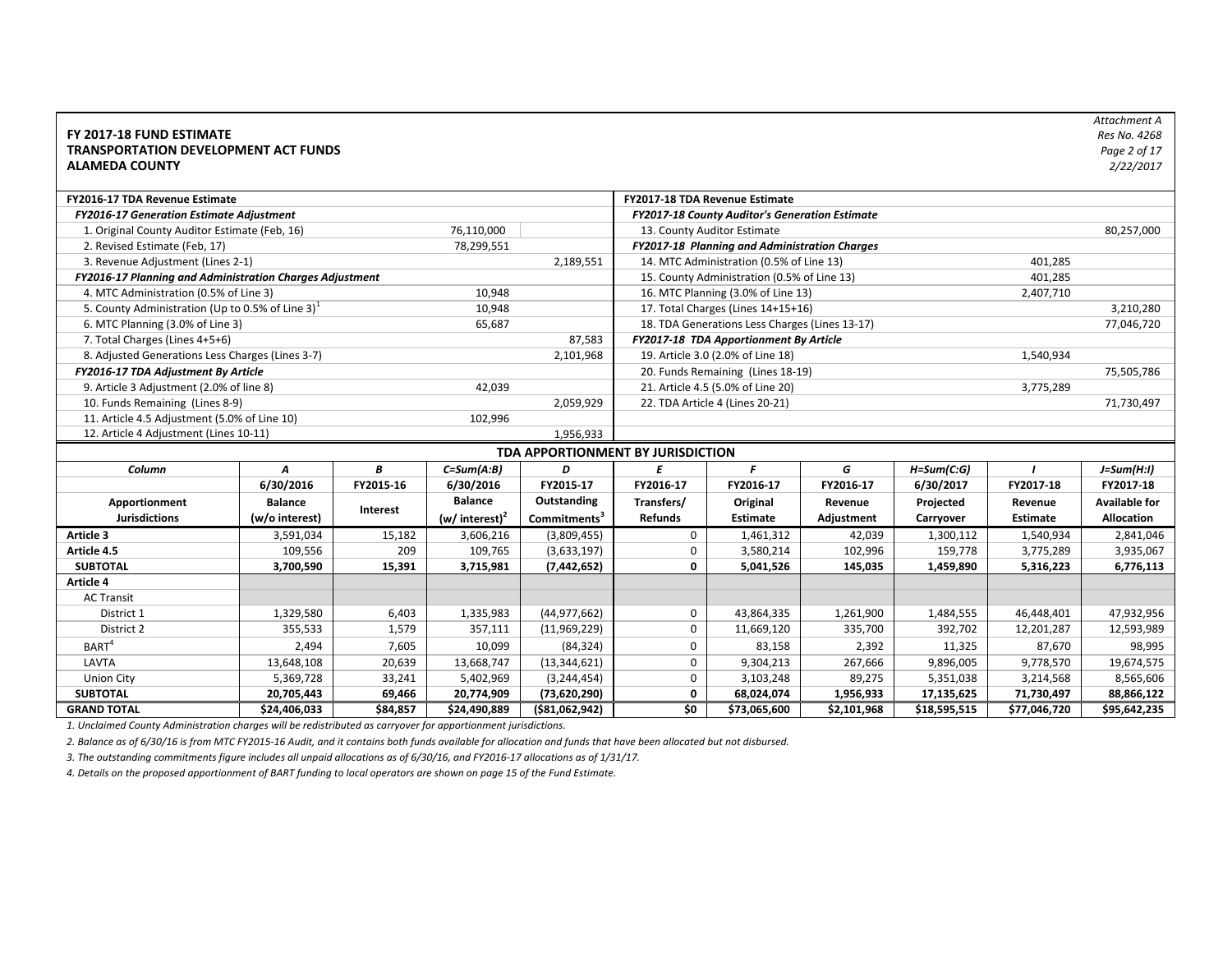| FY 2017-18 FUND ESTIMATE<br><b>TRANSPORTATION DEVELOPMENT ACT FUNDS</b><br><b>CONTRA COSTA COUNTY</b> |                |                |                            |                                   |                |                                                       |              |                |              | Attachment A<br>Res No. 4268<br>Page 3 of 17<br>2/22/2017 |
|-------------------------------------------------------------------------------------------------------|----------------|----------------|----------------------------|-----------------------------------|----------------|-------------------------------------------------------|--------------|----------------|--------------|-----------------------------------------------------------|
| FY2016-17 TDA Revenue Estimate                                                                        |                |                |                            |                                   |                | FY2017-18 TDA Revenue Estimate                        |              |                |              |                                                           |
| <b>FY2016-17 Generation Estimate Adjustment</b>                                                       |                |                |                            |                                   |                | <b>FY2017-18 County Auditor's Generation Estimate</b> |              |                |              |                                                           |
| 1. Original County Auditor Estimate (Feb, 16)                                                         |                |                | 41,463,827                 |                                   |                | 13. County Auditor Estimate                           |              |                |              | 41,139,992                                                |
| 2. Revised Estimate (Feb, 17)                                                                         |                |                | 39,825,743                 |                                   |                | FY2017-18 Planning and Administration Charges         |              |                |              |                                                           |
| 3. Revenue Adjustment (Lines 2-1)                                                                     |                |                |                            | (1,638,084)                       |                | 14. MTC Administration (0.5% of Line 13)              |              |                | 205,700      |                                                           |
| FY2016-17 Planning and Administration Charges Adjustment                                              |                |                |                            |                                   |                | 15. County Administration (0.5% of Line 13)           |              |                | 205,700      |                                                           |
| 4. MTC Administration (0.5% of Line 3)                                                                |                |                | (8, 190)                   |                                   |                | 16. MTC Planning (3.0% of Line 13)                    |              |                | 1,234,200    |                                                           |
| 5. County Administration (Up to 0.5% of Line 3) <sup>1</sup>                                          |                |                | (8, 190)                   |                                   |                | 17. Total Charges (Lines 14+15+16)                    |              |                |              | 1,645,600                                                 |
| 6. MTC Planning (3.0% of Line 3)                                                                      |                |                | (49, 143)                  |                                   |                | 18. TDA Generations Less Charges (Lines 13-17)        |              |                |              | 39,494,392                                                |
| 7. Total Charges (Lines 4+5+6)                                                                        |                |                |                            | (65, 523)                         |                | FY2017-18 TDA Apportionment By Article                |              |                |              |                                                           |
| 8. Adjusted Generations Less Charges (Lines 3-7)                                                      |                |                |                            | (1,572,561)                       |                | 19. Article 3.0 (2.0% of Line 18)                     |              |                | 789,888      |                                                           |
| FY2016-17 TDA Adjustment By Article                                                                   |                |                |                            |                                   |                | 20. Funds Remaining (Lines 18-19)                     |              |                |              | 38,704,504                                                |
| 9. Article 3 Adjustment (2.0% of line 8)                                                              |                |                | (31, 451)                  |                                   |                | 21. Article 4.5 (5.0% of Line 20)                     |              |                | 1,935,225    |                                                           |
| 10. Funds Remaining (Lines 8-9)                                                                       |                |                |                            | (1,541,110)                       |                | 22. TDA Article 4 (Lines 20-21)                       |              |                |              | 36,769,279                                                |
| 11. Article 4.5 Adjustment (5.0% of Line 10)                                                          |                |                | (77,056)                   |                                   |                |                                                       |              |                |              |                                                           |
| 12. Article 4 Adjustment (Lines 10-11)                                                                |                |                |                            | (1,464,054)                       |                |                                                       |              |                |              |                                                           |
|                                                                                                       |                |                |                            | TDA APPORTIONMENT BY JURISDICTION |                |                                                       |              |                |              |                                                           |
| Column                                                                                                | A              | В              | $C=Sum(A:B)$               | D                                 | E              | F                                                     | G            | $H = Sum(C:G)$ |              | $J=Sum(H:1)$                                              |
|                                                                                                       | 6/30/2016      | FY2015-16      | 6/30/2016                  | FY2015-17                         | FY2016-17      | FY2016-17                                             | FY2016-17    | 6/30/2017      | FY2017-18    | FY2017-18                                                 |
| Apportionment                                                                                         | <b>Balance</b> |                | <b>Balance</b>             | Outstanding                       | Transfers/     | Original                                              | Revenue      | Projected      | Revenue      | <b>Available for</b>                                      |
| <b>Jurisdictions</b>                                                                                  | (w/o interest) | Interest       | (w/ interest) <sup>2</sup> | Commitments <sup>3</sup>          | <b>Refunds</b> | <b>Estimate</b>                                       | Adjustment   | Carryover      | Estimate     | Allocation                                                |
| Article 3                                                                                             | 1,105,108      | 6,377          | 1,111,485                  | (1,845,970)                       | $\mathbf 0$    | 796,105                                               | (31, 451)    | 30,169         | 789,888      | 820,057                                                   |
| Article 4.5                                                                                           | 87,406         | 937            | 88,342                     | (2,055,716)                       | 0              | 1,950,458                                             | (77, 056)    | (93, 972)      | 1,935,225    | 1,841,253                                                 |
| <b>SUBTOTAL</b>                                                                                       | 1,192,514      | 7,313          | 1,199,827                  | (3,901,686)                       | $\mathbf 0$    | 2,746,563                                             | (108, 507)   | (63,803)       | 2,725,113    | 2,661,310                                                 |
| Article 4                                                                                             |                |                |                            |                                   |                |                                                       |              |                |              |                                                           |
| <b>AC Transit</b>                                                                                     |                |                |                            |                                   |                |                                                       |              |                |              |                                                           |
| District 1                                                                                            | 26,017         | 71             | 26,088                     | (6,436,688)                       | $\mathbf 0$    | 6,436,688                                             | (254, 290)   | (228, 202)     | 6,424,133    | 6,195,931                                                 |
| BART <sup>4</sup>                                                                                     | 1,047          | $\overline{2}$ | 1,049                      | (262, 132)                        | $\Omega$       | 261,977                                               | (10, 350)    | (9, 456)       | 259,418      | 249,962                                                   |
| <b>CCCTA</b>                                                                                          | 12,107,651     | 43,340         | 12,150,991                 | (24, 468, 077)                    | 2,449,524      | 17,584,948                                            | (694, 717)   | 7,022,670      | 17,334,823   | 24,357,493                                                |
| <b>ECCTA</b>                                                                                          | 1,064,225      | 4,650          | 1,068,875                  | (11, 344, 502)                    | $\mathbf 0$    | 10,537,184                                            | (416, 286)   | (154, 728)     | 10,564,901   | 10,410,173                                                |
| <b>WCCTA</b>                                                                                          | 3,534,056      | 8,250          | 3,542,306                  | (2,663,262)                       | $\mathbf 0$    | 2,237,914                                             | (88, 412)    | 3,028,546      | 2,186,004    | 5,214,550                                                 |
| <b>SUBTOTAL</b>                                                                                       | 16,732,996     | 56,313         | 16,789,309                 | (45, 174, 660)                    | 2,449,524      | 37,058,711                                            | (1,464,054)  | 9,658,830      | 36,769,279   | 46,428,109                                                |
| <b>GRAND TOTAL</b>                                                                                    | \$17,925,509   | \$63,626       | \$17,989,136               | (549,076,347)                     | \$2,449,524    | \$39,805,274                                          | (51,572,561) | \$9,595,027    | \$39,494,392 | \$49,089,419                                              |

*2. Balance as of 6/30/16 is from MTC FY2015‐16 Audit, and it contains both funds available for allocation and funds that have been allocated but not disbursed.*

*3. The outstanding commitments figure includes all unpaid allocations as of 6/30/16, and FY2016‐17 allocations as of 1/31/17.*

*4. Details on the proposed apportionment of BART funding to local operators are shown on page 15 of the Fund Estimate.*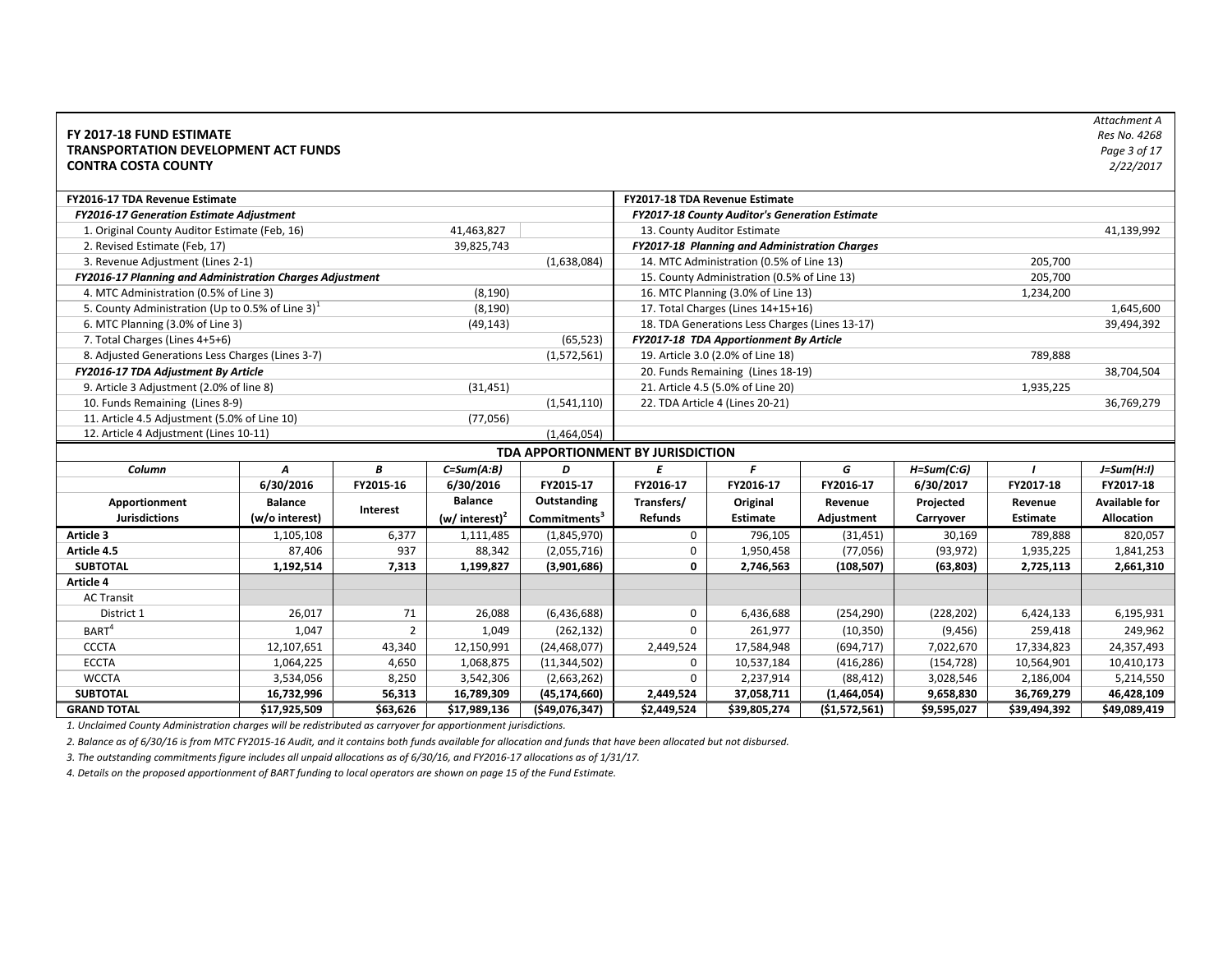| FY 2017-18 FUND ESTIMATE<br><b>TRANSPORTATION DEVELOPMENT ACT FUNDS</b><br><b>MARIN COUNTY</b> |                |           |                            |                                   |                |                                                |             |                |              | Attachment A<br>Res No. 4268<br>Page 4 of 17<br>2/22/2017 |
|------------------------------------------------------------------------------------------------|----------------|-----------|----------------------------|-----------------------------------|----------------|------------------------------------------------|-------------|----------------|--------------|-----------------------------------------------------------|
| FY2016-17 TDA Revenue Estimate                                                                 |                |           |                            |                                   |                | FY2017-18 TDA Revenue Estimate                 |             |                |              |                                                           |
| FY2016-17 Generation Estimate Adjustment                                                       |                |           |                            |                                   |                | FY2017-18 County Auditor's Generation Estimate |             |                |              |                                                           |
| 1. Original County Auditor Estimate (Feb, 16)                                                  |                |           | 13,362,830                 |                                   |                | 13. County Auditor Estimate                    |             |                |              | 12,876,410                                                |
| 2. Revised Estimate (Feb, 17)                                                                  |                |           | 12,908,682                 |                                   |                | FY2017-18 Planning and Administration Charges  |             |                |              |                                                           |
| 3. Revenue Adjustment (Lines 2-1)                                                              |                |           |                            | (454, 148)                        |                | 14. MTC Administration (0.5% of Line 13)       |             |                | 64,382       |                                                           |
| FY2016-17 Planning and Administration Charges Adjustment                                       |                |           |                            |                                   |                | 15. County Administration (0.5% of Line 13)    |             |                | 64,382       |                                                           |
| 4. MTC Administration (0.5% of Line 3)                                                         |                |           | (2, 271)                   |                                   |                | 16. MTC Planning (3.0% of Line 13)             |             |                | 386,292      |                                                           |
| 5. County Administration (Up to 0.5% of Line 3) $1$                                            |                |           | (2, 271)                   |                                   |                | 17. Total Charges (Lines 14+15+16)             |             |                |              | 515,056                                                   |
| 6. MTC Planning (3.0% of Line 3)                                                               |                |           | (13, 624)                  |                                   |                | 18. TDA Generations Less Charges (Lines 13-17) |             |                |              | 12,361,354                                                |
| 7. Total Charges (Lines 4+5+6)                                                                 |                |           |                            | (18, 166)                         |                | FY2017-18 TDA Apportionment By Article         |             |                |              |                                                           |
| 8. Adjusted Generations Less Charges (Lines 3-7)                                               |                |           |                            | (435, 982)                        |                | 19. Article 3.0 (2.0% of Line 18)              |             |                | 247,227      |                                                           |
| FY2016-17 TDA Adjustment By Article                                                            |                |           |                            |                                   |                | 20. Funds Remaining (Lines 18-19)              |             |                |              | 12,114,127                                                |
| 9. Article 3 Adjustment (2.0% of line 8)                                                       |                |           | (8, 720)                   |                                   |                | 21. Article 4.5 (5.0% of Line 20)              |             |                | $\mathbf 0$  |                                                           |
| 10. Funds Remaining (Lines 8-9)                                                                |                |           |                            | (427, 262)                        |                | 22. TDA Article 4 (Lines 20-21)                |             |                |              | 12,114,127                                                |
| 11. Article 4.5 Adjustment (5.0% of Line 10)                                                   |                |           | $\mathbf 0$                |                                   |                |                                                |             |                |              |                                                           |
| 12. Article 4 Adjustment (Lines 10-11)                                                         |                |           |                            | (427, 262)                        |                |                                                |             |                |              |                                                           |
|                                                                                                |                |           |                            | TDA APPORTIONMENT BY JURISDICTION |                |                                                |             |                |              |                                                           |
| Column                                                                                         | A              | B         | $C = Sum(A:B)$             | D                                 | E              | F                                              | G           | $H = Sum(C:G)$ |              | $J=Sum(H:1)$                                              |
|                                                                                                | 6/30/2016      | FY2015-16 | 6/30/2016                  | FY2015-17                         | FY2016-17      | FY2016-17                                      | FY2016-17   | 6/30/2017      | FY2017-18    | FY2017-18                                                 |
| Apportionment                                                                                  | <b>Balance</b> |           | <b>Balance</b>             | Outstanding                       | Transfers/     | Original                                       | Revenue     | Projected      | Revenue      | <b>Available for</b>                                      |
| <b>Jurisdictions</b>                                                                           | (w/o interest) | Interest  | (w/ interest) <sup>2</sup> | Commitments <sup>3</sup>          | <b>Refunds</b> | Estimate                                       | Adjustment  | Carryover      | Estimate     | <b>Allocation</b>                                         |
| Article 3                                                                                      | 382,568        | 1,471     | 384,040                    | (639, 134)                        | $\mathbf 0$    | 256,566                                        | (8, 720)    | (7, 249)       | 247,227      | 239,978                                                   |
| Article 4.5                                                                                    |                |           |                            |                                   |                |                                                |             |                |              |                                                           |
| <b>SUBTOTAL</b>                                                                                | 382,568        | 1,471     | 384,040                    | (639, 134)                        | $\mathbf{0}$   | 256,566                                        | (8,720)     | (7, 249)       | 247,227      | 239,978                                                   |
| Article 4/8                                                                                    |                |           |                            |                                   |                |                                                |             |                |              |                                                           |
| GGBHTD <sup>3</sup>                                                                            | $\Omega$       | $\Omega$  | 0                          | (7,931,518)                       | $\mathbf 0$    | 7,931,518                                      | (269, 560)  | (269, 560)     | 7,507,125    | 7,237,565                                                 |
| Marin Transit <sup>3</sup>                                                                     | (374)          | 4,629     | 4,255                      | (4,640,233)                       | $\mathbf 0$    | 4,640,233                                      | (157, 702)  | (153, 447)     | 4,607,002    | 4,453,555                                                 |
| <b>SUBTOTAL</b>                                                                                | (374)          | 4,629     | 4,255                      | (12,571,751)                      | 0              | 12,571,751                                     | (427, 262)  | (423,007)      | 12,114,127   | 11,691,120                                                |
| <b>GRAND TOTAL</b>                                                                             | \$382,194      | \$6,100   | \$388,295                  | ( \$13, 210, 885)                 | \$0            | \$12,828,317                                   | (5435, 982) | ( \$430, 256)  | \$12,361,354 | \$11,931,098                                              |

*2. The outstanding commitments figure includes all unpaid allocations as of 6/30/16, and FY2016‐17 allocations as of 1/31/17.*

*3. Prior to FY 2016‐17 GGBHTD was authorized to claim 100% of the apportionments in Marin County. Per agreement between GGBHTD and MCTD from FY 2016‐17 forward both agencies will claim funds.*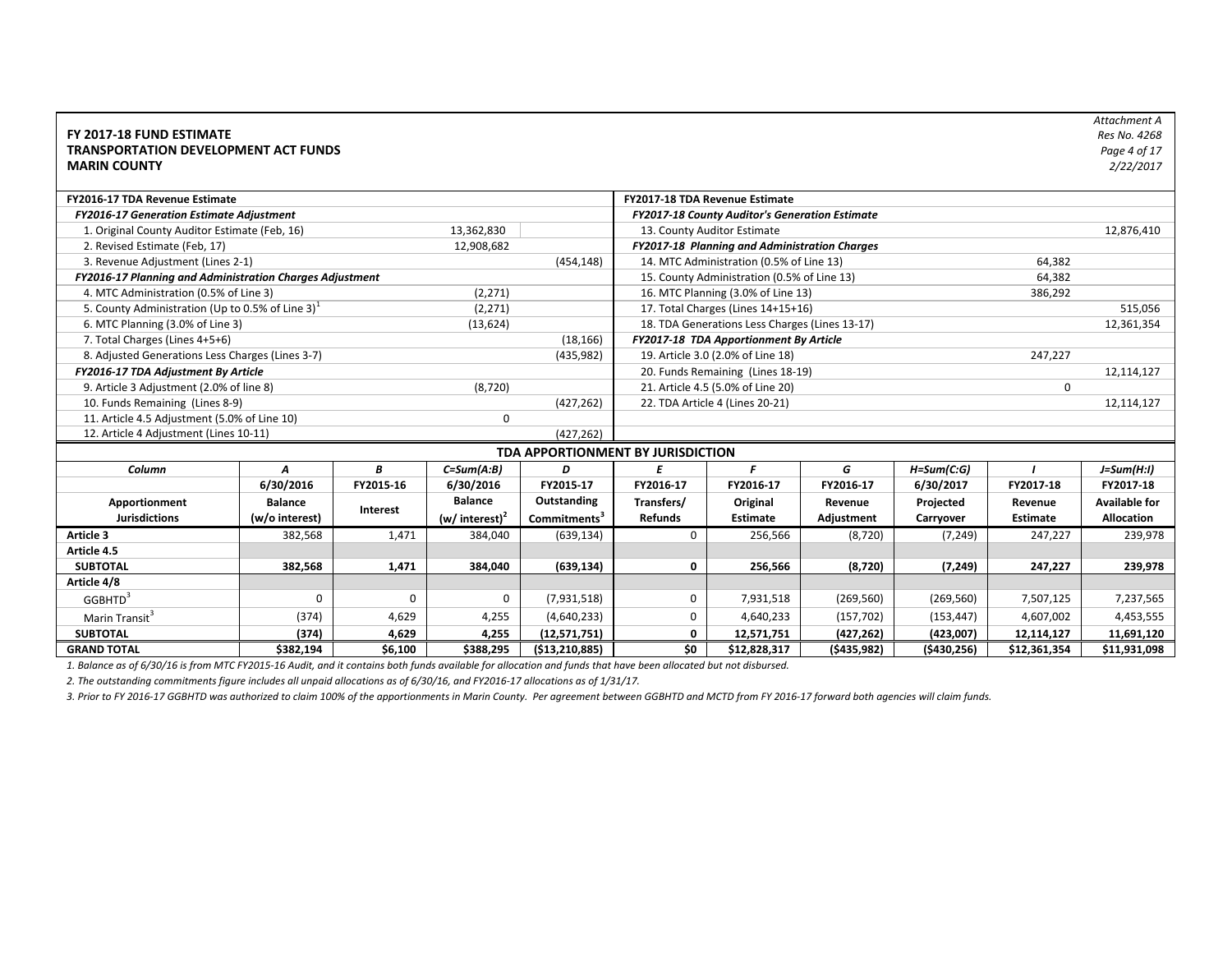| FY 2017-18 FUND ESTIMATE<br><b>TRANSPORTATION DEVELOPMENT ACT FUNDS</b> |                                                                                                       |           |                   |                                   |                                   |                                                       |            |                |                 | Attachment A<br>Res No. 4268<br>Page 5 of 17 |  |  |
|-------------------------------------------------------------------------|-------------------------------------------------------------------------------------------------------|-----------|-------------------|-----------------------------------|-----------------------------------|-------------------------------------------------------|------------|----------------|-----------------|----------------------------------------------|--|--|
| <b>NAPA COUNTY</b>                                                      |                                                                                                       |           |                   |                                   |                                   |                                                       |            |                |                 | 2/22/2017                                    |  |  |
| FY2016-17 TDA Revenue Estimate                                          |                                                                                                       |           |                   |                                   |                                   | FY2017-18 TDA Revenue Estimate                        |            |                |                 |                                              |  |  |
| <b>FY2016-17 Generation Estimate Adjustment</b>                         |                                                                                                       |           |                   |                                   |                                   | <b>FY2017-18 County Auditor's Generation Estimate</b> |            |                |                 |                                              |  |  |
| 1. Original County Auditor Estimate (Feb, 16)                           |                                                                                                       |           | 8,160,000         |                                   |                                   | 13. County Auditor Estimate                           |            |                |                 | 8,638,000                                    |  |  |
| 2. Revised Estimate (Feb, 17)                                           |                                                                                                       |           | 8,469,000         |                                   |                                   | FY2017-18 Planning and Administration Charges         |            |                |                 |                                              |  |  |
| 3. Revenue Adjustment (Lines 2-1)                                       |                                                                                                       |           |                   | 309,000                           |                                   | 14. MTC Administration (0.5% of Line 13)              |            |                | 43,190          |                                              |  |  |
| FY2016-17 Planning and Administration Charges Adjustment                |                                                                                                       |           |                   |                                   |                                   | 15. County Administration (0.5% of Line 13)           |            |                | 43,190          |                                              |  |  |
| 4. MTC Administration (0.5% of Line 3)                                  |                                                                                                       |           | 1,545             |                                   |                                   | 16. MTC Planning (3.0% of Line 13)                    |            |                | 259,140         |                                              |  |  |
| 5. County Administration (Up to 0.5% of Line 3) $1$                     |                                                                                                       |           | 1,545             |                                   |                                   | 17. Total Charges (Lines 14+15+16)                    |            |                |                 | 345,520                                      |  |  |
| 6. MTC Planning (3.0% of Line 3)                                        |                                                                                                       |           | 9,270             |                                   |                                   | 18. TDA Generations Less Charges (Lines 13-17)        |            |                |                 | 8,292,480                                    |  |  |
| 7. Total Charges (Lines 4+5+6)                                          |                                                                                                       |           |                   | 12,360                            |                                   | FY2017-18 TDA Apportionment By Article                |            |                |                 |                                              |  |  |
|                                                                         |                                                                                                       |           |                   | 296,640                           | 19. Article 3.0 (2.0% of Line 18) |                                                       |            |                |                 |                                              |  |  |
| FY2016-17 TDA Adjustment By Article                                     |                                                                                                       |           |                   |                                   | 20. Funds Remaining (Lines 18-19) | 8,126,630                                             |            |                |                 |                                              |  |  |
|                                                                         | 8. Adjusted Generations Less Charges (Lines 3-7)<br>9. Article 3 Adjustment (2.0% of line 8)<br>5,933 |           |                   |                                   |                                   | 21. Article 4.5 (5.0% of Line 20)<br>406,332          |            |                |                 |                                              |  |  |
| 10. Funds Remaining (Lines 8-9)                                         |                                                                                                       |           |                   | 290,707                           | 22. TDA Article 4 (Lines 20-21)   |                                                       | 7,720,298  |                |                 |                                              |  |  |
| 11. Article 4.5 Adjustment (5.0% of Line 10)                            |                                                                                                       |           | 14,535            |                                   |                                   |                                                       |            |                |                 |                                              |  |  |
| 12. Article 4 Adjustment (Lines 10-11)                                  |                                                                                                       |           |                   | 276,172                           |                                   |                                                       |            |                |                 |                                              |  |  |
|                                                                         |                                                                                                       |           |                   | TDA APPORTIONMENT BY JURISDICTION |                                   |                                                       |            |                |                 |                                              |  |  |
| Column                                                                  | A                                                                                                     | B         | $C = Sum(A:B)$    | D                                 | E                                 | F                                                     | G          | $H = Sum(C:G)$ |                 | $J=Sum(H:1)$                                 |  |  |
|                                                                         | 6/30/2016                                                                                             | FY2015-16 | 6/30/2016         | FY2015-17                         | FY2016-17                         | FY2016-17                                             | FY2016-17  | 6/30/2017      | FY2017-18       | FY2017-18                                    |  |  |
| Apportionment                                                           | <b>Balance</b>                                                                                        |           | <b>Balance</b>    | Outstanding                       | Transfers/                        | Original                                              | Revenue    | Projected      | Revenue         | <b>Available for</b>                         |  |  |
| <b>Jurisdictions</b>                                                    | (w/o interest)                                                                                        | Interest  | (w/ interest) $2$ | Commitments <sup>3</sup>          | <b>Refunds</b>                    | <b>Estimate</b>                                       | Adjustment | Carryover      | <b>Estimate</b> | Allocation                                   |  |  |
| Article 3                                                               | 451,008                                                                                               | 2,998     | 454,006           | (601, 857)                        | 0                                 | 156,672                                               | 5,933      | 14,754         | 165,850         | 180,604                                      |  |  |
| Article 4.5                                                             | 46,282                                                                                                | 372       | 46,654            | (430, 129)                        | 0                                 | 383,846                                               | 14,535     | 14,906         | 406,332         | 421,238                                      |  |  |
| <b>SUBTOTAL</b>                                                         | 497,290                                                                                               | 3,370     | 500,660           | (1,031,986)                       | $\mathbf 0$                       | 540,518                                               | 20,468     | 29,660         | 572,182         | 601,842                                      |  |  |
| Article 4/8                                                             |                                                                                                       |           |                   |                                   |                                   |                                                       |            |                |                 |                                              |  |  |
| NVTA <sup>3</sup>                                                       | 7,248,572                                                                                             | 52,882    | 7,301,455         | (12, 489, 388)                    | 0                                 | 7,293,082                                             | 276,172    | 2,381,320      | 7,720,298       | 10,101,618                                   |  |  |
| <b>SUBTOTAL</b>                                                         | 7,248,572                                                                                             | 52,882    | 7,301,455         | (12, 489, 388)                    | 0                                 | 7,293,082                                             | 276,172    | 2,381,320      | 7,720,298       | 10,101,618                                   |  |  |
| <b>GRAND TOTAL</b>                                                      | \$7,745,862                                                                                           | \$56,253  | \$7,802,115       | ( \$13,521,374)                   | \$0                               | \$7,833,600                                           | \$296,640  | \$2,410,980    | \$8,292,480     | \$10,703,460                                 |  |  |

*2. The outstanding commitments figure includes all unpaid allocations as of 6/30/16, and FY2016‐17 allocations as of 1/31/17.*

*3. NVTA is authorized to claim 100% of the apporionment to Napa County.*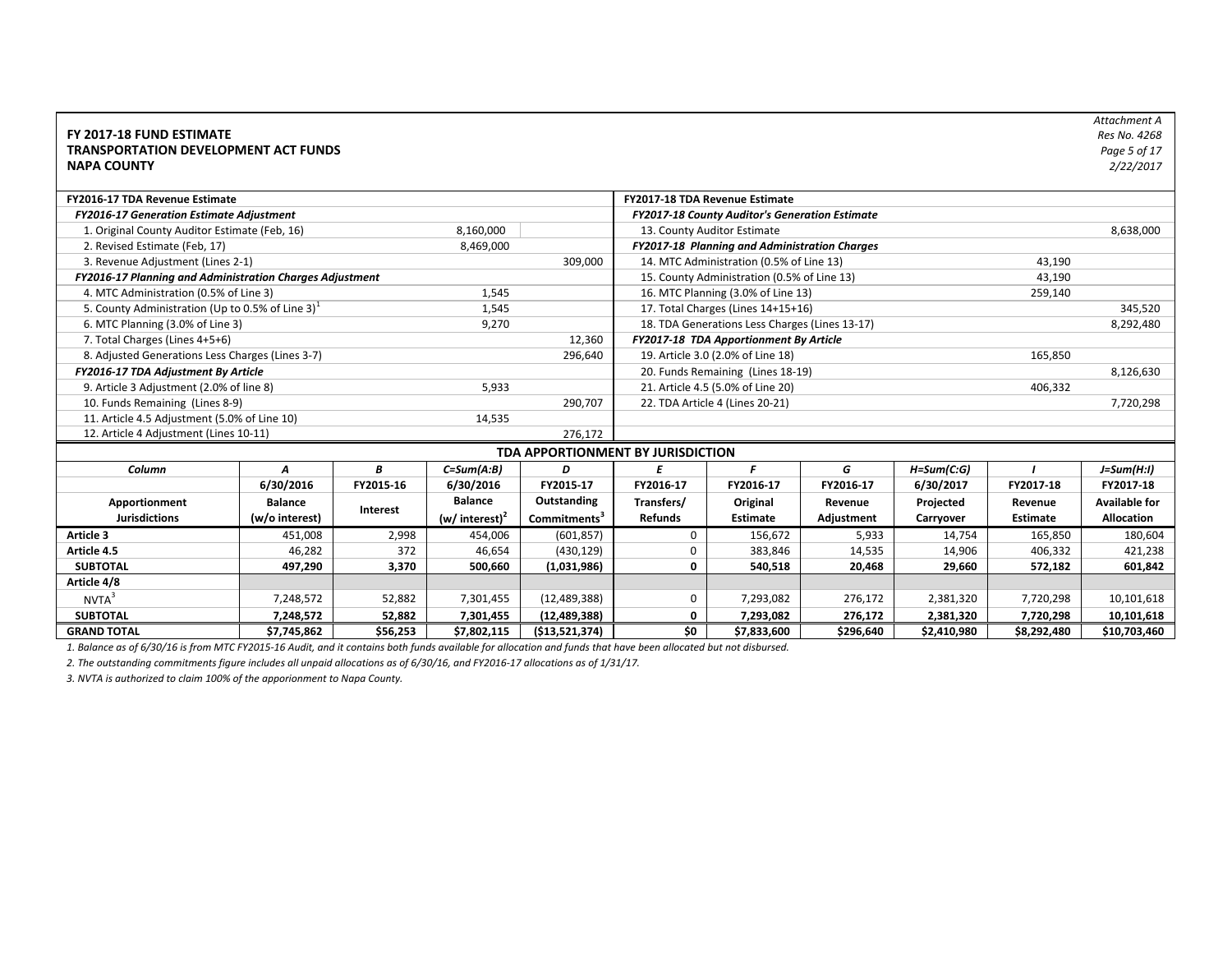| FY 2017-18 FUND ESTIMATE<br><b>TRANSPORTATION DEVELOPMENT ACT FUNDS</b><br><b>SAN FRANCISCO COUNTY</b> |                |           |                            |                                   |                                                     |                                                       |              |                |              | Attachment A<br>Res No. 4268<br>Page 6 of 17<br>2/22/2017 |  |  |
|--------------------------------------------------------------------------------------------------------|----------------|-----------|----------------------------|-----------------------------------|-----------------------------------------------------|-------------------------------------------------------|--------------|----------------|--------------|-----------------------------------------------------------|--|--|
| FY2016-17 TDA Revenue Estimate                                                                         |                |           |                            |                                   |                                                     | FY2017-18 TDA Revenue Estimate                        |              |                |              |                                                           |  |  |
| <b>FY2016-17 Generation Estimate Adjustment</b>                                                        |                |           |                            |                                   |                                                     | <b>FY2017-18 County Auditor's Generation Estimate</b> |              |                |              |                                                           |  |  |
| 1. Original County Auditor Estimate (Feb, 16)                                                          |                |           | 50,724,425                 |                                   | 13. County Auditor Estimate                         | 51,303,002                                            |              |                |              |                                                           |  |  |
| 2. Revised Estimate (Feb, 17)                                                                          |                |           | 49,808,740                 |                                   |                                                     | FY2017-18 Planning and Administration Charges         |              |                |              |                                                           |  |  |
| 3. Revenue Adjustment (Lines 2-1)                                                                      |                |           |                            | (915, 685)                        | 14. MTC Administration (0.5% of Line 13)<br>256,515 |                                                       |              |                |              |                                                           |  |  |
| FY2016-17 Planning and Administration Charges Adjustment                                               |                |           |                            |                                   | 15. County Administration (0.5% of Line 13)         | 256,515                                               |              |                |              |                                                           |  |  |
| 4. MTC Administration (0.5% of Line 3)                                                                 |                |           | (4, 578)                   |                                   |                                                     | 16. MTC Planning (3.0% of Line 13)                    | 1,539,090    |                |              |                                                           |  |  |
| 5. County Administration (Up to 0.5% of Line 3) $1$                                                    |                |           | (4, 578)                   |                                   |                                                     | 17. Total Charges (Lines 14+15+16)                    |              |                |              | 2,052,120                                                 |  |  |
| 6. MTC Planning (3.0% of Line 3)                                                                       |                |           | (27, 471)                  |                                   |                                                     | 18. TDA Generations Less Charges (Lines 13-17)        |              |                |              | 49,250,882                                                |  |  |
| 7. Total Charges (Lines 4+5+6)                                                                         | (36, 627)      |           |                            |                                   |                                                     | FY2017-18 TDA Apportionment By Article                |              |                |              |                                                           |  |  |
| 8. Adjusted Generations Less Charges (Lines 3-7)                                                       |                |           |                            | (879, 058)                        |                                                     | 19. Article 3.0 (2.0% of Line 18)                     |              |                | 985,018      |                                                           |  |  |
| FY2016-17 TDA Adjustment By Article                                                                    |                |           |                            |                                   |                                                     | 20. Funds Remaining (Lines 18-19)                     |              |                |              | 48,265,864                                                |  |  |
| 9. Article 3 Adjustment (2.0% of line 8)                                                               |                |           | (17, 581)                  |                                   |                                                     | 21. Article 4.5 (5.0% of Line 20)                     |              |                | 2,413,293    |                                                           |  |  |
| 10. Funds Remaining (Lines 8-9)                                                                        |                |           |                            | (861, 477)                        |                                                     | 22. TDA Article 4 (Lines 20-21)                       |              |                |              | 45,852,571                                                |  |  |
| 11. Article 4.5 Adjustment (5.0% of Line 10)                                                           |                |           | (43,074)                   |                                   |                                                     |                                                       |              |                |              |                                                           |  |  |
| 12. Article 4 Adjustment (Lines 10-11)                                                                 |                |           |                            | (818, 403)                        |                                                     |                                                       |              |                |              |                                                           |  |  |
|                                                                                                        |                |           |                            | TDA APPORTIONMENT BY JURISDICTION |                                                     |                                                       |              |                |              |                                                           |  |  |
| Column                                                                                                 | A              | В         | $C = Sum(A:B)$             | D                                 | E                                                   | F                                                     | G            | $H = Sum(C:G)$ |              | $J=Sum(H:1)$                                              |  |  |
|                                                                                                        | 6/30/2016      | FY2015-16 | 6/30/2016                  | FY2015-17                         | FY2016-17                                           | FY2016-17                                             | FY2016-17    | 6/30/2017      | FY2017-18    | FY2017-18                                                 |  |  |
| Apportionment                                                                                          | <b>Balance</b> |           | <b>Balance</b>             | Outstanding                       | Transfers/                                          | Original                                              | Revenue      | Projected      | Revenue      | <b>Available for</b>                                      |  |  |
| <b>Jurisdictions</b>                                                                                   | (w/o interest) | Interest  | (w/ interest) <sup>2</sup> | Commitments <sup>3</sup>          | <b>Refunds</b>                                      | <b>Estimate</b>                                       | Adjustment   | Carryover      | Estimate     | <b>Allocation</b>                                         |  |  |
| Article 3                                                                                              | 863,224        | 16,271    | 879,495                    | (1,829,691)                       | $\mathbf 0$                                         | 973,909                                               | (17, 581)    | 6,132          | 985,018      | 991,150                                                   |  |  |
| Article 4.5                                                                                            | (61, 305)      | 3         | (61, 302)                  | $\Omega$                          | (2,324,538)                                         | 2,386,077                                             | (43,074)     | (42, 837)      | 2,413,293    | 2,370,456                                                 |  |  |
| <b>SUBTOTAL</b>                                                                                        | 801,919        | 16,274    | 818,193                    | (1,829,691)                       | (2,324,538)                                         | 3,359,986                                             | (60, 655)    | (36, 705)      | 3,398,311    | 3,361,606                                                 |  |  |
| Article 4                                                                                              |                |           |                            |                                   |                                                     |                                                       |              |                |              |                                                           |  |  |
| <b>SFMTA</b>                                                                                           | 63,282         | 778       | 64,060                     | (47, 721, 539)                    | 2,324,538                                           | 45,335,462                                            | (818, 403)   | (815, 882)     | 45,852,571   | 45,036,689                                                |  |  |
| <b>SUBTOTAL</b>                                                                                        | 63,282         | 778       | 64,060                     | (47, 721, 539)                    | 2,324,538                                           | 45,335,462                                            | (818, 403)   | (815, 882)     | 45,852,571   | 45,036,689                                                |  |  |
| <b>GRAND TOTAL</b>                                                                                     | \$865,201      | \$17,052  | \$882,253                  | (\$49,551,230)                    | \$0                                                 | \$48,695,448                                          | ( \$879,058) | (\$852,587)    | \$49,250,882 | \$48,398,295                                              |  |  |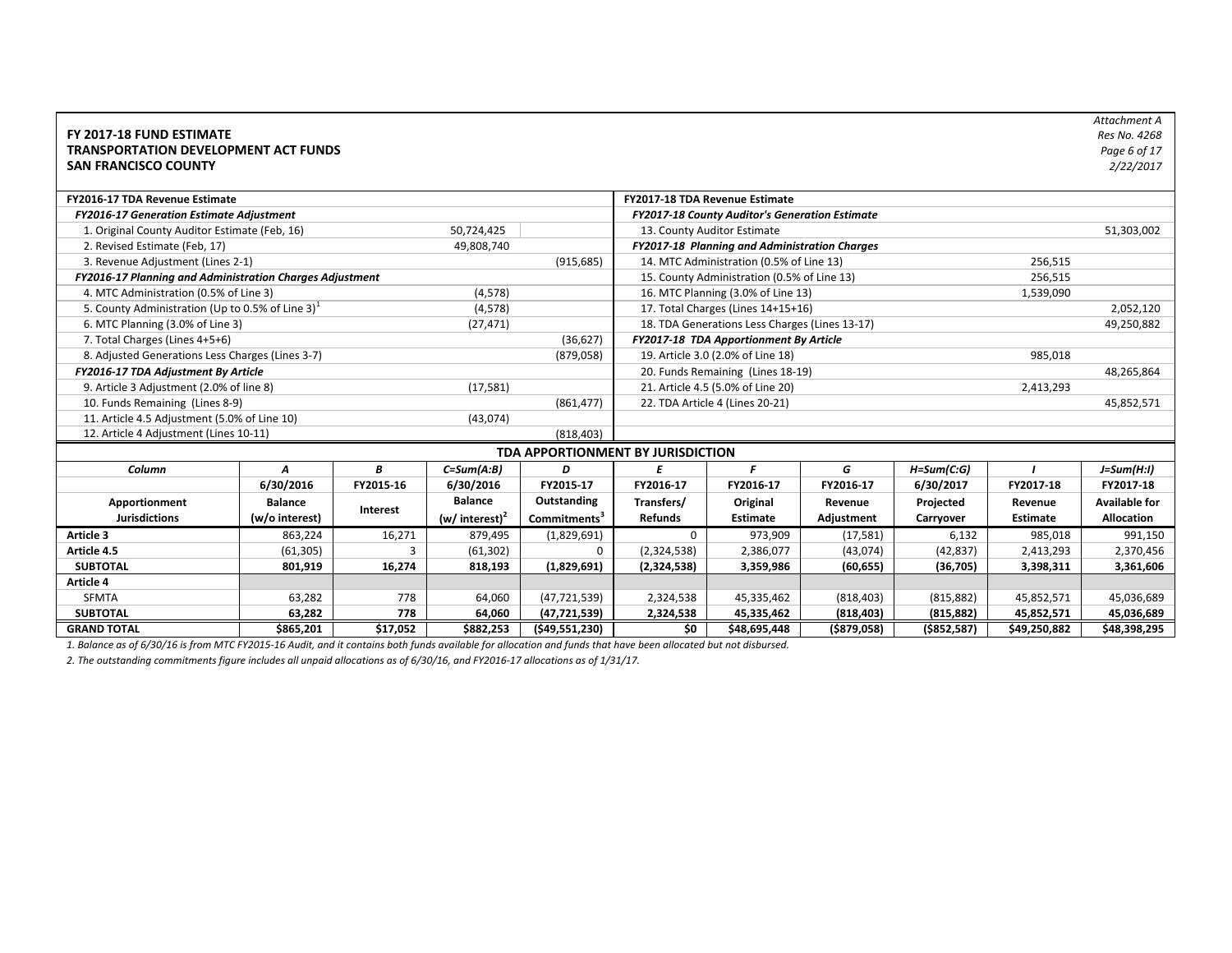| FY 2017-18 FUND ESTIMATE<br><b>TRANSPORTATION DEVELOPMENT ACT FUNDS</b><br><b>SAN MATEO COUNTY</b> |                |           |                            |                                   |                |                                                |             |                |                 | Attachment A<br>Res No. 4268<br>Page 7 of 17<br>2/22/2017 |  |
|----------------------------------------------------------------------------------------------------|----------------|-----------|----------------------------|-----------------------------------|----------------|------------------------------------------------|-------------|----------------|-----------------|-----------------------------------------------------------|--|
| FY2016-17 TDA Revenue Estimate                                                                     |                |           |                            |                                   |                | FY2017-18 TDA Revenue Estimate                 |             |                |                 |                                                           |  |
| <b>FY2016-17 Generation Estimate Adjustment</b>                                                    |                |           |                            |                                   |                | FY2017-18 County Auditor's Generation Estimate |             |                |                 |                                                           |  |
| 1. Original County Auditor Estimate (Feb, 16)                                                      |                |           | 39,205,837                 |                                   |                | 13. County Auditor Estimate                    |             |                |                 | 40,772,410                                                |  |
| 2. Revised Estimate (Feb, 17)                                                                      |                |           | 40,516,817                 |                                   |                | FY2017-18 Planning and Administration Charges  |             |                |                 |                                                           |  |
| 3. Revenue Adjustment (Lines 2-1)                                                                  |                |           |                            | 1,310,980                         |                | 14. MTC Administration (0.5% of Line 13)       |             |                | 203,862         |                                                           |  |
| FY2016-17 Planning and Administration Charges Adjustment                                           |                |           |                            |                                   |                | 15. County Administration (0.5% of Line 13)    |             |                | 203,862         |                                                           |  |
| 4. MTC Administration (0.5% of Line 3)                                                             |                |           | 6,555                      |                                   |                | 16. MTC Planning (3.0% of Line 13)             |             |                | 1,223,172       |                                                           |  |
| 5. County Administration (Up to 0.5% of Line 3) <sup>1</sup>                                       |                |           | 6,555                      |                                   |                | 17. Total Charges (Lines 14+15+16)             |             |                |                 | 1,630,896                                                 |  |
| 6. MTC Planning (3.0% of Line 3)                                                                   |                |           | 39,329                     |                                   |                | 18. TDA Generations Less Charges (Lines 13-17) |             |                |                 | 39,141,514                                                |  |
| 7. Total Charges (Lines 4+5+6)                                                                     |                |           |                            | 52,439                            |                | FY2017-18 TDA Apportionment By Article         |             |                |                 |                                                           |  |
| 8. Adjusted Generations Less Charges (Lines 3-7)                                                   |                |           |                            | 1,258,541                         |                | 782,830<br>19. Article 3.0 (2.0% of Line 18)   |             |                |                 |                                                           |  |
| FY2016-17 TDA Adjustment By Article                                                                |                |           |                            |                                   |                | 20. Funds Remaining (Lines 18-19)              |             |                |                 | 38,358,684                                                |  |
| 9. Article 3 Adjustment (2.0% of line 8)                                                           |                |           | 25,171                     |                                   |                | 21. Article 4.5 (5.0% of Line 20)              |             |                | 1,917,934       |                                                           |  |
| 10. Funds Remaining (Lines 8-9)                                                                    |                |           |                            | 1,233,370                         |                | 22. TDA Article 4 (Lines 20-21)                |             | 36,440,750     |                 |                                                           |  |
| 11. Article 4.5 Adjustment (5.0% of Line 10)                                                       |                |           | 61,669                     |                                   |                |                                                |             |                |                 |                                                           |  |
| 12. Article 4 Adjustment (Lines 10-11)                                                             |                |           |                            | 1,171,701                         |                |                                                |             |                |                 |                                                           |  |
|                                                                                                    |                |           |                            | TDA APPORTIONMENT BY JURISDICTION |                |                                                |             |                |                 |                                                           |  |
| Column                                                                                             | A              | B         | $C=Sum(A:B)$               | D                                 | E              | F                                              | G           | $H = Sum(C:G)$ |                 | $J=Sum(H:1)$                                              |  |
|                                                                                                    | 6/30/2016      | FY2015-16 | 6/30/2016                  | FY2015-17                         | FY2016-17      | FY2016-17                                      | FY2016-17   | 6/30/2017      | FY2017-18       | FY2017-18                                                 |  |
| Apportionment                                                                                      | <b>Balance</b> |           | <b>Balance</b>             | Outstanding                       | Transfers/     | Original                                       | Revenue     | Projected      | Revenue         | <b>Available for</b>                                      |  |
| <b>Jurisdictions</b>                                                                               | (w/o interest) | Interest  | (w/ interest) <sup>2</sup> | Commitments <sup>3</sup>          | <b>Refunds</b> | <b>Estimate</b>                                | Adjustment  | Carryover      | <b>Estimate</b> | <b>Allocation</b>                                         |  |
| Article 3                                                                                          | 2,386,381      | 30,249    | 2,416,630                  | (1,711,873)                       | 0              | 752,752                                        | 25,171      | 1,482,680      | 782,830         | 2,265,510                                                 |  |
| Article 4.5                                                                                        | 252,206        | 2,630     | 254,836                    | (1,844,243)                       | 0              | 1,844,243                                      | 61,669      | 316,505        | 1,917,934       | 2,234,439                                                 |  |
| <b>SUBTOTAL</b>                                                                                    | 2,638,587      | 32,879    | 2,671,466                  | (3,556,116)                       | 0              | 2,596,995                                      | 86,840      | 1,799,185      | 2,700,764       | 4,499,949                                                 |  |
| Article 4                                                                                          |                |           |                            |                                   |                |                                                |             |                |                 |                                                           |  |
| SamTrans                                                                                           | 4,722,382      | 44,699    | 4,767,081                  | (37,609,609)                      | 0              | 35,040,609                                     | 1,171,701   | 3,369,782      | 36,440,750      | 39,810,532                                                |  |
| <b>SUBTOTAL</b>                                                                                    | 4,722,382      | 44,699    | 4,767,081                  | (37,609,609)                      | $\mathbf 0$    | 35,040,609                                     | 1,171,701   | 3,369,782      | 36,440,750      | 39,810,532                                                |  |
| <b>GRAND TOTAL</b>                                                                                 | \$7,360,969    | \$77,578  | \$7,438,547                | (541, 165, 725)                   | \$0            | \$37,637,604                                   | \$1,258,541 | \$5,168,967    | \$39,141,514    | \$44,310,481                                              |  |

*2. Balance as of 6/30/16 is from MTC FY2015‐16 Audit, and it contains both funds available for allocation and funds that have been allocated but not disbursed.*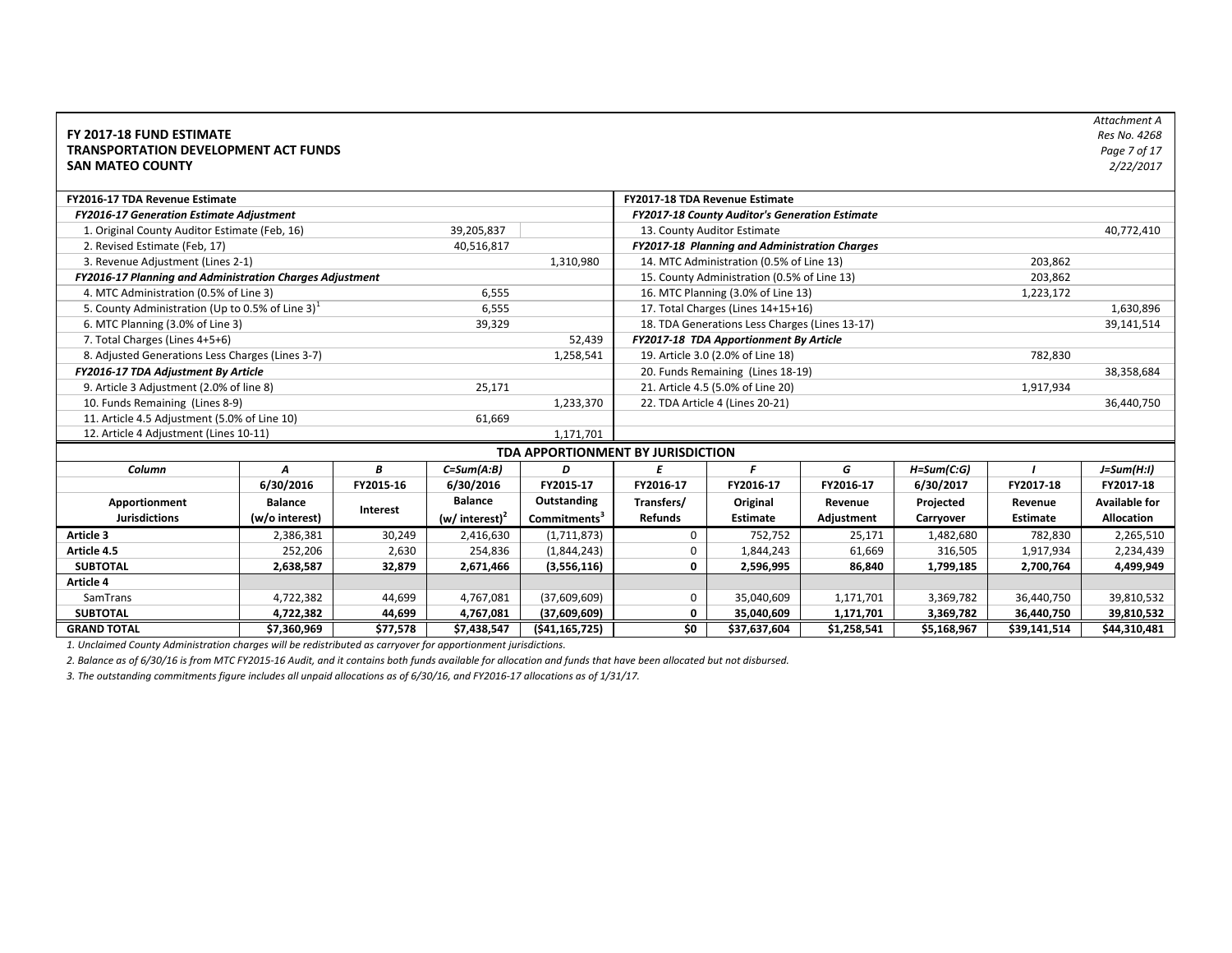| FY 2017-18 FUND ESTIMATE<br><b>TRANSPORTATION DEVELOPMENT ACT FUNDS</b> |                |           |                   |                                   |                                   |                                                |              |                |               | Attachment A<br>Res No. 4268<br>Page 8 of 17 |
|-------------------------------------------------------------------------|----------------|-----------|-------------------|-----------------------------------|-----------------------------------|------------------------------------------------|--------------|----------------|---------------|----------------------------------------------|
| <b>SANTA CLARA COUNTY</b>                                               |                |           |                   |                                   |                                   |                                                |              |                |               | 2/22/2017                                    |
| FY2016-17 TDA Revenue Estimate                                          |                |           |                   |                                   |                                   | FY2017-18 TDA Revenue Estimate                 |              |                |               |                                              |
| <b>FY2016-17 Generation Estimate Adjustment</b>                         |                |           |                   |                                   |                                   | FY2017-18 County Auditor's Generation Estimate |              |                |               |                                              |
| 1. Original County Auditor Estimate (Feb, 16)                           |                |           | 108,772,000       |                                   |                                   | 13. County Auditor Estimate                    |              |                |               | 111,543,000                                  |
| 2. Revised Estimate (Feb, 17)                                           |                |           | 107,875,042       |                                   |                                   | FY2017-18 Planning and Administration Charges  |              |                |               |                                              |
| 3. Revenue Adjustment (Lines 2-1)                                       |                |           |                   | $-896,958$                        |                                   | 14. MTC Administration (0.5% of Line 13)       |              |                | 557,715       |                                              |
| FY2016-17 Planning and Administration Charges Adjustment                |                |           |                   |                                   |                                   | 15. County Administration (0.5% of Line 13)    |              |                | 557,715       |                                              |
| 4. MTC Administration (0.5% of Line 3)                                  |                |           | (4, 485)          |                                   |                                   | 16. MTC Planning (3.0% of Line 13)             |              |                | 3,346,290     |                                              |
| 5. County Administration (Up to 0.5% of Line 3) <sup>1</sup>            |                |           | (4, 485)          |                                   |                                   | 17. Total Charges (Lines 14+15+16)             |              |                |               | 4,461,720                                    |
| 6. MTC Planning (3.0% of Line 3)                                        |                |           | (26,909)          |                                   |                                   | 18. TDA Generations Less Charges (Lines 13-17) |              |                |               | 107,081,280                                  |
| 7. Total Charges (Lines 4+5+6)                                          |                |           |                   | (35, 879)                         |                                   | FY2017-18 TDA Apportionment By Article         |              |                |               |                                              |
| 8. Adjusted Generations Less Charges (Lines 3-7)                        |                |           |                   | (861,079)                         |                                   | 19. Article 3.0 (2.0% of Line 18)              |              |                | 2,141,626     |                                              |
| FY2016-17 TDA Adjustment By Article                                     |                |           |                   |                                   | 20. Funds Remaining (Lines 18-19) | 104,939,654                                    |              |                |               |                                              |
| 9. Article 3 Adjustment (2.0% of line 8)                                |                |           | (17, 222)         |                                   |                                   | 21. Article 4.5 (5.0% of Line 20)              |              |                | 5,246,983     |                                              |
| 10. Funds Remaining (Lines 8-9)                                         |                |           |                   | (843, 857)                        |                                   | 22. TDA Article 4 (Lines 20-21)                |              |                |               | 99,692,671                                   |
| 11. Article 4.5 Adjustment (5.0% of Line 10)                            |                |           | (42, 193)         |                                   |                                   |                                                |              |                |               |                                              |
| 12. Article 4 Adjustment (Lines 10-11)                                  |                |           |                   | (801, 664)                        |                                   |                                                |              |                |               |                                              |
|                                                                         |                |           |                   | TDA APPORTIONMENT BY JURISDICTION |                                   |                                                |              |                |               |                                              |
| Column                                                                  | $\overline{A}$ | В         | $C = Sum(A:B)$    | D                                 | E                                 | F                                              | G            | $H = Sum(C:G)$ |               | $J=Sum(H:1)$                                 |
|                                                                         | 6/30/2016      | FY2015-16 | 6/30/2016         | FY2015-17                         | FY2016-17                         | FY2016-17                                      | FY2016-17    | 6/30/2017      | FY2017-18     | FY2017-18                                    |
| Apportionment                                                           | <b>Balance</b> |           | <b>Balance</b>    | Outstanding                       | Transfers/                        | Original                                       | Revenue      | Projected      | Revenue       | <b>Available for</b>                         |
| <b>Jurisdictions</b>                                                    | (w/o interest) | Interest  | (w/ interest) $2$ | Commitments <sup>3</sup>          | <b>Refunds</b>                    | <b>Estimate</b>                                | Adjustment   | Carryover      | Estimate      | <b>Allocation</b>                            |
| Article 3                                                               | 5,797,885      | 45,210    | 5,843,096         | (7,019,318)                       |                                   | 2,088,422                                      | (17, 222)    | 894,978        | 2,141,626     | 3,036,604                                    |
| Article 4.5                                                             | 176,678        | 221       | 176,899           | 0                                 | (5,270,020)                       | 5,116,635                                      | (42, 193)    | (18, 679)      | 5,246,983     | 5,228,304                                    |
| <b>SUBTOTAL</b>                                                         | 5,974,563      | 45,431    | 6,019,995         | (7,019,318)                       | (5,270,020)                       | 7,205,057                                      | (59, 415)    | 876,299        | 7,388,609     | 8,264,908                                    |
| Article 4                                                               |                |           |                   |                                   |                                   |                                                |              |                |               |                                              |
| <b>VTA</b>                                                              | 3,361,206      | 18,268    | 3,379,474         | (105, 404, 717)                   | 5,270,020                         | 97,216,063                                     | (801, 664)   | (340, 824)     | 99,692,671    | 99,351,847                                   |
| <b>SUBTOTAL</b>                                                         | 3,361,206      | 18,268    | 3,379,474         | (105, 404, 717)                   | 5,270,020                         | 97,216,063                                     | (801, 664)   | (340, 824)     | 99,692,671    | 99,351,847                                   |
| <b>GRAND TOTAL</b>                                                      | \$9,335,770    | \$63,699  | \$9,399,469       | ( \$112, 424, 035)                | \$0                               | \$104,421,120                                  | ( \$861,079) | \$535,475      | \$107,081,280 | \$107,616,755                                |

*2. Balance as of 6/30/16 is from MTC FY2015‐16 Audit, and it contains both funds available for allocation and funds that have been allocated but not disbursed.*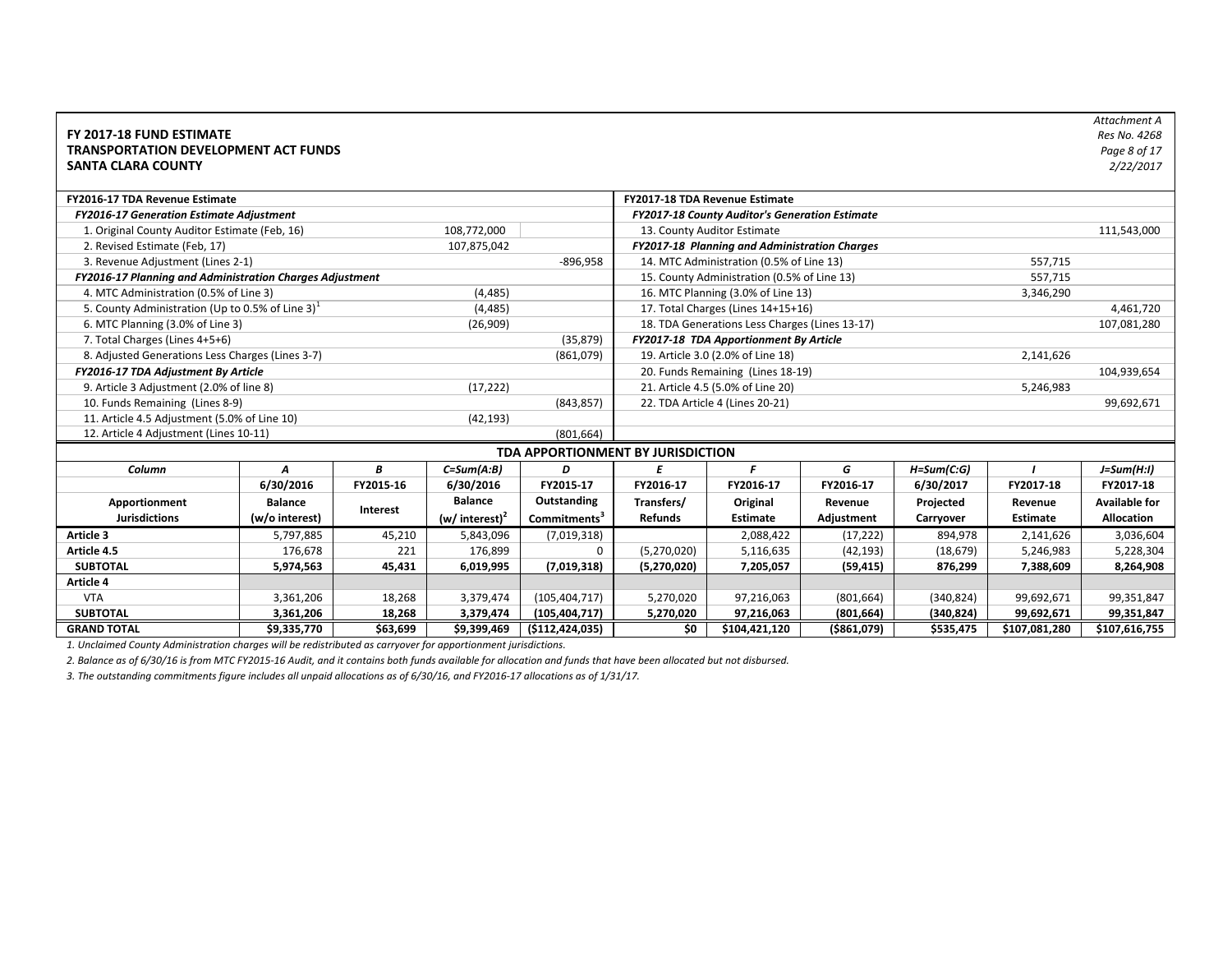| FY 2017-18 FUND ESTIMATE<br><b>TRANSPORTATION DEVELOPMENT ACT FUNDS</b><br><b>SOLANO COUNTY</b> |                |           |                            |                                   |                |                                                |            |                |              | Attachment A<br>Res No. 4268<br>Page 9 of 17<br>2/22/2017 |
|-------------------------------------------------------------------------------------------------|----------------|-----------|----------------------------|-----------------------------------|----------------|------------------------------------------------|------------|----------------|--------------|-----------------------------------------------------------|
| <b>FY2016-17 TDA Revenue Estimate</b>                                                           |                |           |                            |                                   |                | FY2017-18 TDA Revenue Estimate                 |            |                |              |                                                           |
| <b>FY2016-17 Generation Estimate Adjustment</b>                                                 |                |           |                            |                                   |                | FY2017-18 County Auditor's Generation Estimate |            |                |              |                                                           |
| 1. Original County Auditor Estimate (Feb, 16)                                                   |                |           | 17,773,436                 |                                   |                | 13. County Auditor Estimate                    |            |                |              | 18,508,568                                                |
| 2. Revised Estimate (Feb, 17)                                                                   |                |           | 18,508,568                 |                                   |                | FY2017-18 Planning and Administration Charges  |            |                |              |                                                           |
| 3. Revenue Adjustment (Lines 2-1)                                                               |                |           |                            | 735,132                           |                | 14. MTC Administration (0.5% of Line 13)       |            |                | 92,543       |                                                           |
| FY2016-17 Planning and Administration Charges Adjustment                                        |                |           |                            |                                   |                | 15. County Administration (0.5% of Line 13)    |            |                | 92,543       |                                                           |
| 4. MTC Administration (0.5% of Line 3)                                                          |                |           | 3,676                      |                                   |                | 16. MTC Planning (3.0% of Line 13)             |            |                | 555,257      |                                                           |
| 5. County Administration (Up to 0.5% of Line 3) $1$                                             |                |           | 3,676                      |                                   |                | 17. Total Charges (Lines 14+15+16)             |            |                |              | 740,343                                                   |
| 6. MTC Planning (3.0% of Line 3)                                                                |                |           | 22,054                     |                                   |                | 18. TDA Generations Less Charges (Lines 13-17) |            |                |              | 17,768,225                                                |
| 7. Total Charges (Lines 4+5+6)                                                                  |                |           |                            | 29,406                            |                | FY2017-18 TDA Apportionment By Article         |            |                |              |                                                           |
| 8. Adjusted Generations Less Charges (Lines 3-7)                                                |                |           |                            | 705,726                           |                | 19. Article 3.0 (2.0% of Line 18)              |            |                | 355,365      |                                                           |
| FY2016-17 TDA Adjustment By Article                                                             |                |           |                            |                                   |                | 20. Funds Remaining (Lines 18-19)              |            |                |              | 17,412,860                                                |
| 9. Article 3 Adjustment (2.0% of line 8)                                                        |                |           | 14,115                     |                                   |                | 21. Article 4.5 (5.0% of Line 20)              |            |                | $\mathbf 0$  |                                                           |
| 10. Funds Remaining (Lines 8-9)                                                                 |                |           |                            | 691,611                           |                | 22. TDA Article 4 (Lines 20-21)                |            |                |              | 17,412,860                                                |
| 11. Article 4.5 Adjustment (5.0% of Line 10)                                                    |                |           | $\mathbf 0$                |                                   |                |                                                |            |                |              |                                                           |
| 12. Article 4 Adjustment (Lines 10-11)                                                          |                |           |                            | 691,611                           |                |                                                |            |                |              |                                                           |
|                                                                                                 |                |           |                            | TDA APPORTIONMENT BY JURISDICTION |                |                                                |            |                |              |                                                           |
| Column                                                                                          | A              | B         | $C=Sum(A:B)$               | D                                 | E              | F                                              | G          | $H = Sum(C:G)$ |              | $J=Sum(H:1)$                                              |
|                                                                                                 | 6/30/2016      | FY2015-16 | 6/30/2016                  | FY2015-17                         | FY2016-17      | FY2016-17                                      | FY2016-17  | 6/30/2017      | FY2017-18    | FY2017-18                                                 |
| Apportionment                                                                                   | <b>Balance</b> |           | <b>Balance</b>             | Outstanding                       | Transfers/     | Original                                       | Revenue    | Projected      | Revenue      | <b>Available for</b>                                      |
| <b>Jurisdictions</b>                                                                            | (w/o interest) | Interest  | (w/ interest) <sup>2</sup> | Commitments <sup>3</sup>          | <b>Refunds</b> | <b>Estimate</b>                                | Adjustment | Carryover      | Estimate     | <b>Allocation</b>                                         |
| Article 3                                                                                       | 454,872        | 3,633     | 458,505                    | (307, 353)                        | $\mathbf 0$    | 341,250                                        | 14,115     | 506,517        | 355,365      | 861,882                                                   |
| Article 4.5                                                                                     |                |           |                            |                                   |                |                                                |            |                |              |                                                           |
| <b>SUBTOTAL</b>                                                                                 | 454,872        | 3,633     | 458,505                    | (307, 353)                        | $\mathbf 0$    | 341,250                                        | 14,115     | 506,517        | 355,365      | 861,882                                                   |
| Article 4/8                                                                                     |                |           |                            |                                   |                |                                                |            |                |              |                                                           |
| Dixon                                                                                           | 1,057,683      | 4,549     | 1,062,232                  | (501, 795)                        | $\mathbf 0$    | 745,767                                        | 31,104     | 1,337,308      | 776,613      | 2,113,921                                                 |
| Fairfield                                                                                       | 2,644,836      | 19,059    | 2,663,895                  | (6, 121, 099)                     | 0              | 4,355,601                                      | 180,058    | 1,078,456      | 4,535,754    | 5,614,210                                                 |
| Rio Vista                                                                                       | 409,992        | 2,440     | 412,432                    | (335, 741)                        | 0              | 318,930                                        | 12,985     | 408,606        | 332,122      | 740,728                                                   |
| Solano County                                                                                   | 1,158,796      | 6,193     | 1,164,989                  | (598, 596)                        | 0              | 753,163                                        | 31,407     | 1,350,963      | 784,315      | 2,135,278                                                 |
| Suisun City                                                                                     | 42,081         | 246       | 42,328                     | (1, 166, 611)                     | $\mathbf 0$    | 1,124,528                                      | 46,724     | 46,969         | 1,171,040    | 1,218,009                                                 |
| Vacaville                                                                                       | 7,141,004      | 39,952    | 7,180,956                  | (2,967,211)                       | $\mathbf 0$    | 3,686,482                                      | 153,209    | 8,053,436      | 3,838,959    | 11,892,395                                                |
| Vallejo/Benicia <sup>4</sup>                                                                    | 7,990,922      | 29,989    | 8,020,911                  | (9,945,605)                       | $\mathbf 0$    | 5,736,777                                      | 236,124    | 4,048,206      | 5,974,057    | 10,022,263                                                |
| <b>SUBTOTAL</b>                                                                                 | 20,445,313     | 102,429   | 20,547,742                 | (21, 636, 658)                    | 0              | 16,721,249                                     | 691,611    | 16,323,944     | 17,412,860   | 33,736,804                                                |
| <b>GRAND TOTAL</b>                                                                              | \$20,900,186   | \$106,061 | \$21,006,247               | (\$21,944,012)                    | \$0            | \$17,062,499                                   | \$705,726  | \$16,830,461   | \$17,768,225 | \$34,598,686                                              |

*2. The outstanding commitments figure includes all unpaid allocations as of 6/30/16, and FY2016‐17 allocations as of 1/31/17.*

*3. Where applicable by local agreement, contributions from each jurisdiction will be made to support the Intercity Transit Funding Agreement.*

*4. Beginning in FY2012‐13, the Benicia apportionment area is combined with Vallejo, and available for SolTrans to claim.*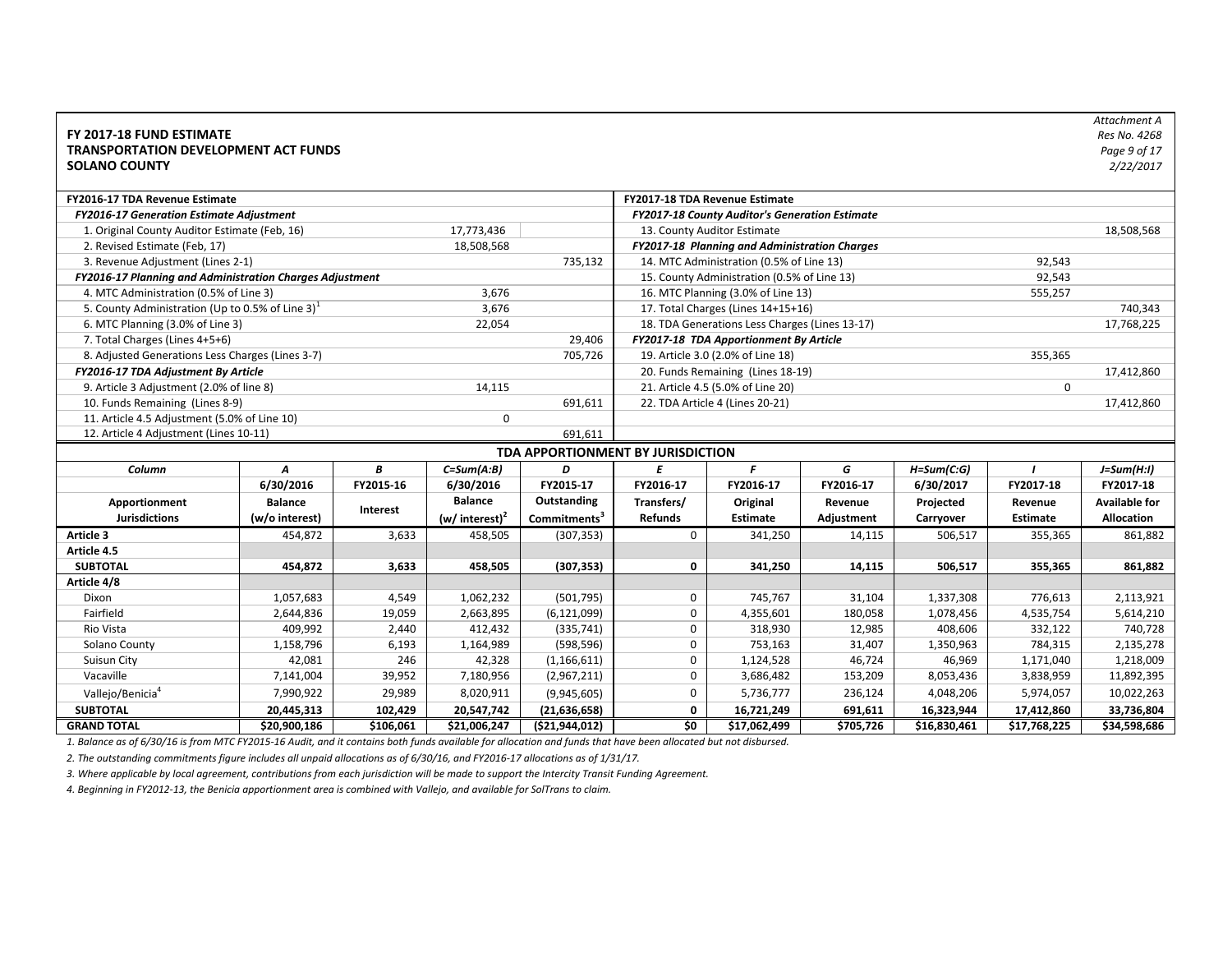| FY 2017-18 FUND ESTIMATE<br><b>TRANSPORTATION DEVELOPMENT ACT FUNDS</b><br><b>SONOMA COUNTY</b> |                |           |                            |                                   |                |                                                |            |                |                 | Attachment A<br>Res No. 4268<br>Page 10 of 17<br>2/22/2017 |
|-------------------------------------------------------------------------------------------------|----------------|-----------|----------------------------|-----------------------------------|----------------|------------------------------------------------|------------|----------------|-----------------|------------------------------------------------------------|
| FY2016-17 TDA Revenue Estimate                                                                  |                |           |                            |                                   |                | FY2017-18 TDA Revenue Estimate                 |            |                |                 |                                                            |
| <b>FY2016-17 Generation Estimate Adjustment</b>                                                 |                |           |                            |                                   |                | FY2017-18 County Auditor's Generation Estimate |            |                |                 |                                                            |
| 1. Original County Auditor Estimate (Feb, 16)                                                   |                |           | 22,800,000                 |                                   |                | 13. County Auditor Estimate                    |            |                |                 | 23,700,000                                                 |
| 2. Revised Estimate (Feb, 17)                                                                   |                |           | 23,050,000                 |                                   |                | FY2017-18 Planning and Administration Charges  |            |                |                 |                                                            |
| 3. Revenue Adjustment (Lines 2-1)                                                               |                |           |                            | 250,000                           |                | 14. MTC Administration (0.5% of Line 13)       |            |                | 118,500         |                                                            |
| FY2016-17 Planning and Administration Charges Adjustment                                        |                |           |                            |                                   |                | 15. County Administration (0.5% of Line 13)    |            |                | 118,500         |                                                            |
| 4. MTC Administration (0.5% of Line 3)                                                          |                |           | 1,250                      |                                   |                | 16. MTC Planning (3.0% of Line 13)             |            |                | 711,000         |                                                            |
| 5. County Administration (Up to 0.5% of Line 3) <sup>1</sup>                                    |                |           | 1,250                      |                                   |                | 17. Total Charges (Lines 14+15+16)             |            |                |                 | 948,000                                                    |
| 6. MTC Planning (3.0% of Line 3)                                                                |                |           | 7,500                      |                                   |                | 18. TDA Generations Less Charges (Lines 13-17) |            |                |                 | 22,752,000                                                 |
| 7. Total Charges (Lines 4+5+6)                                                                  |                |           |                            | 10,000                            |                | FY2017-18 TDA Apportionment By Article         |            |                |                 |                                                            |
| 8. Adjusted Generations Less Charges (Lines 3-7)                                                |                |           |                            | 240,000                           |                | 19. Article 3.0 (2.0% of Line 18)              |            |                | 455,040         |                                                            |
| FY2016-17 TDA Adjustment By Article                                                             |                |           |                            |                                   |                | 20. Funds Remaining (Lines 18-19)              |            |                |                 | 22,296,960                                                 |
| 9. Article 3 Adjustment (2.0% of line 8)                                                        |                |           | 4,800                      |                                   |                | 21. Article 4.5 (5.0% of Line 20)              |            |                | $\Omega$        |                                                            |
| 10. Funds Remaining (Lines 8-9)                                                                 |                |           |                            | 235,200                           |                | 22. TDA Article 4 (Lines 20-21)                |            |                |                 | 22,296,960                                                 |
| 11. Article 4.5 Adjustment (5.0% of Line 10)                                                    |                |           | $\mathbf 0$                |                                   |                |                                                |            |                |                 |                                                            |
| 12. Article 4 Adjustment (Lines 10-11)                                                          |                |           |                            | 235,200                           |                |                                                |            |                |                 |                                                            |
|                                                                                                 |                |           |                            | TDA APPORTIONMENT BY JURISDICTION |                |                                                |            |                |                 |                                                            |
| Column                                                                                          | A              | В         | $C=Sum(A:B)$               | D                                 | E              | F                                              | G          | $H = Sum(C:G)$ |                 | $J=Sum(H:1)$                                               |
|                                                                                                 | 6/30/2016      | FY2015-16 | 6/30/2016                  | FY2015-17                         | FY2016-17      | FY2016-17                                      | FY2016-17  | 6/30/2017      | FY2017-18       | FY2017-18                                                  |
| Apportionment                                                                                   | <b>Balance</b> | Interest  | <b>Balance</b>             | Outstanding                       | Transfers/     | Original                                       | Revenue    | Projected      | Revenue         | <b>Available for</b>                                       |
| <b>Jurisdictions</b>                                                                            | (w/o interest) |           | (w/ interest) <sup>2</sup> | Commitments <sup>3</sup>          | <b>Refunds</b> | Estimate                                       | Adjustment | Carryover      | <b>Estimate</b> | <b>Allocation</b>                                          |
| Article 3                                                                                       | 1,216,538      | 13,773    | 1,230,311                  | (927, 155)                        | $\mathbf 0$    | 437,760                                        | 4,800      | 745,716        | 455,040         | 1,200,756                                                  |
| Article 4.5                                                                                     |                |           |                            |                                   |                |                                                |            |                |                 |                                                            |
| <b>SUBTOTAL</b>                                                                                 | 1,216,538      | 13,773    | 1,230,311                  | (927, 155)                        | $\mathbf 0$    | 437,760                                        | 4,800      | 745,716        | 455,040         | 1,200,756                                                  |
| Article 4/8                                                                                     |                |           |                            |                                   |                |                                                |            |                |                 |                                                            |
| GGBHTD <sup>4</sup>                                                                             | 11,501         | 8,338     | 19,839                     | (5,362,560)                       | 0              | 5,362,560                                      | 58,800     | 78,639         | 5,574,240       | 5,652,879                                                  |
| Petaluma                                                                                        | 1,142,790      | 11,536    | 1,154,326                  | (2, 275, 418)                     | 0              | 1,830,846                                      | 20,075     | 729,828        | 1,910,014       | 2,639,842                                                  |
| Santa Rosa                                                                                      | 3,312,501      | 15,151    | 3,327,652                  | (7,040,644)                       | $\mathbf 0$    | 5,610,668                                      | 61,520     | 1,959,197      | 5,852,331       | 7,811,528                                                  |
| Sonoma County/Healdsburg <sup>5</sup>                                                           | 5,958,140      | 41,565    | 5,999,705                  | (10, 149, 856)                    | 397,663        | 8,646,166                                      | 94,804     | 4,988,483      | 8,960,375       | 13,948,858                                                 |
| <b>SUBTOTAL</b>                                                                                 | 10,424,933     | 76,589    | 10,501,522                 | (24, 828, 479)                    | 397,663        | 21,450,240                                     | 235,200    | 7,756,147      | 22,296,960      | 30,053,107                                                 |
| <b>GRAND TOTAL</b>                                                                              | \$11,641,471   | \$90,363  | \$11,731,833               | ( \$25,755,634)                   | \$397,663      | \$21,888,000                                   | \$240,000  | \$8,501,863    | \$22,752,000    | \$31,253,863                                               |

*2. Balance as of 6/30/16 is from MTC FY2015‐16 Audit, and it contains both funds available for allocation and funds that have been allocated but not disbursed.*

*3. The outstanding commitments figure includes all unpaid allocations as of 6/30/16, and FY2016‐17 allocations as of 1/31/17.*

*4. Apportionment to GGBHTD is 25‐percent of Sonoma County's total Article 4/8 TDA funds.*

*5. Beginning in FY2012‐13, the Healdsburg apportionment area is combined with Sonoma County.*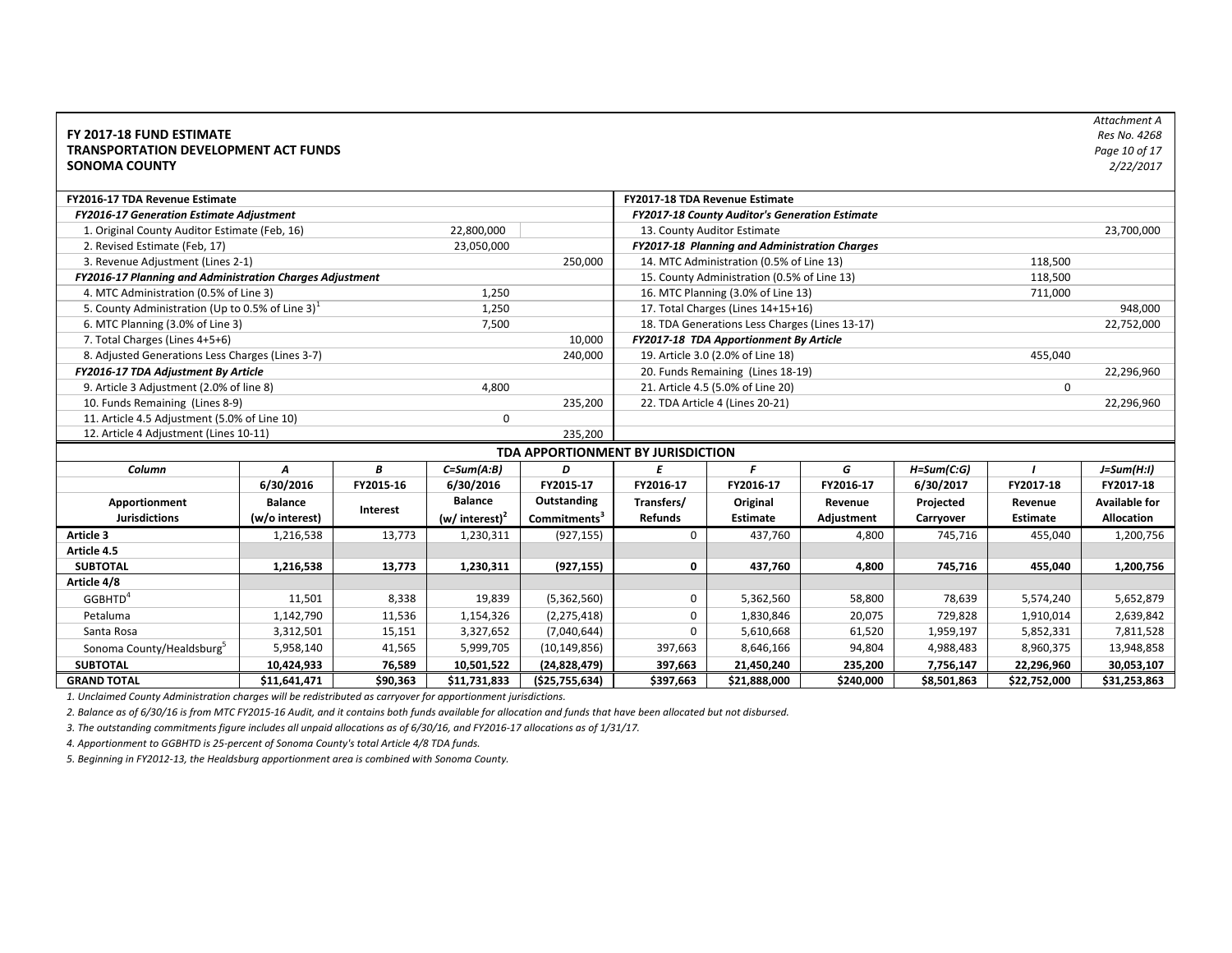| FY 2017-18 FUND ESTIMATE<br><b>STATE TRANSIT ASSISTANCE</b><br><b>REVENUE-BASED FUNDS (PUC 99314)</b> |                  |                          |                                             |                        |                       | Attachment A<br>Res No. 4268<br>Page 11 of 17<br>2/22/2017 |
|-------------------------------------------------------------------------------------------------------|------------------|--------------------------|---------------------------------------------|------------------------|-----------------------|------------------------------------------------------------|
| <b>FY2016-17 STA Revenue Estimate</b>                                                                 |                  |                          | <b>FY2017-18 STA Revenue Estimate</b>       |                        |                       |                                                            |
| 1. State Estimate (Jan, 17)                                                                           |                  | \$74,330,208             | 4. Projected Carryover (Aug, 17)            |                        |                       | \$7,948,622                                                |
| 2. Actual Revenue (Aug, 17)                                                                           |                  |                          | 5. State Estimate (Jan, 17)                 |                        |                       | \$81,827,763                                               |
| 3. Revenue Adjustment (Lines 2-1)                                                                     |                  |                          | 6. Total Funds Available (Lines 4+5)        |                        |                       | \$89,776,385                                               |
|                                                                                                       |                  |                          | STA REVENUE-BASED APPORTIONMENT BY OPERATOR |                        |                       |                                                            |
| Column                                                                                                | $\boldsymbol{A}$ | B                        | $\epsilon$                                  | $D=Sum(A:C)$           | E                     | $F=Sum(D:E)$                                               |
|                                                                                                       | 6/30/2016        | FY2015-17                | FY2016-17                                   | 6/30/2017              | FY2017-18             | <b>Total</b>                                               |
|                                                                                                       | <b>Balance</b>   | <b>Outstanding</b>       | Revenue                                     | Projected              | Revenue               | <b>Available For</b>                                       |
| <b>Apportionment Jurisdictions</b>                                                                    | $(w/interest)^1$ | Commitments <sup>2</sup> | <b>Estimate</b>                             | Carryover <sup>3</sup> | Estimate <sup>4</sup> | <b>Allocation</b>                                          |
| <b>ACCMA - Corresponding to ACE</b>                                                                   | 246,494          | (31, 686)                | 186,347                                     | 401,155                | 205.018               | 606,173                                                    |
| Caltrain                                                                                              | 500,891          | (4,377,639)              | 3,877,168                                   | 420                    | 4,265,650             | 4,266,070                                                  |
| <b>CCCTA</b>                                                                                          | 57,376           | (472, 375)               | 438,211                                     | 23,211                 | 482,118               | 505,329                                                    |
| <b>City of Dixon</b>                                                                                  | 8,687            | 0                        | 3,400                                       | 12,087                 | 3,740                 | 15,827                                                     |
| <b>ECCTA</b>                                                                                          | 27,711           | (162, 443)               | 202,949                                     | 68,217                 | 223,284               | 291,501                                                    |
| <b>City of Fairfield</b>                                                                              | 12,754           | (100,000)                | 85,636                                      | (1,610)                | 94,216                | 92,606                                                     |
| <b>GGBHTD</b>                                                                                         | 2,104,772        | (4,536,844)              | 3,432,072                                   | 1,000,000              | 3,775,956             | 4,775,956                                                  |
| <b>City of Healdsburg</b>                                                                             | 378              | (1, 136)                 | (744)                                       | (1,502)                | 395                   | (1, 107)                                                   |
| <b>LAVTA</b>                                                                                          | 194,782          | (198, 154)               | 177,130                                     | 173,758                | 194,878               | 368,636                                                    |
| <b>Marin Transit</b>                                                                                  | 1,101,772        | (800,000)                | 639,229                                     | 941,001                | 703,278               | 1,644,279                                                  |
| <b>NVTA</b>                                                                                           | 17,493           | (48,095)                 | 44,265                                      | 13,663                 | 48,700                | 62,363                                                     |
| <b>City of Petaluma</b>                                                                               | (7, 565)         | (2, 265)                 | 9,942                                       | 112                    | 10,939                | 11,051                                                     |
| <b>City of Rio Vista</b>                                                                              | 4                | 0                        | 530                                         | 534                    | 860                   | 1,394                                                      |
| <b>SamTrans</b>                                                                                       | (455, 703)       | (1,928,726)              | 2,384,429                                   | (1)                    | 2,623,342             | 2,623,341                                                  |
| <b>City of Santa Rosa</b>                                                                             | 132,488          | (238, 588)               | 97,323                                      | (8, 777)               | 107,075               | 98,298                                                     |
| <b>Solano County Transit</b>                                                                          | 30,923           | (233, 433)               | 199,935                                     | (2, 575)               | 219,967               | 217,392                                                    |
| <b>Sonoma County Transit</b>                                                                          | 49,626           | (157, 038)               | 105,377                                     | (2,035)                | 115,935               | 113,900                                                    |
| <b>City of Union City</b>                                                                             | 2,877            | (30, 579)                | 29,967                                      | 2,265                  | 32,969                | 35,234                                                     |
| <b>VTA</b>                                                                                            | (206, 692)       | (8,967,236)              | 9,173,929                                   | $\Omega$               | 10,093,131            | 10,093,131                                                 |
| <b>VTA - Corresponding to ACE</b>                                                                     | 78,180           | (235, 274)               | 199,485                                     | 42,391                 | 219,473               | 261,864                                                    |
| <b>WCCTA</b>                                                                                          | 32,463           | (261, 454)               | 229,652                                     | 661                    | 252,662               | 253,323                                                    |
| <b>WETA</b>                                                                                           | 4,969,063        | 0                        | 943,358                                     | 5,912,421              | 1,037,880             | 6,950,301                                                  |
| <b>SUBTOTAL</b>                                                                                       | 8,898,775        | (22, 782, 965)           | 22,459,586                                  | 8,575,396              | 24,711,465            | 33,286,861                                                 |
| <b>AC Transit</b>                                                                                     | 354,557          | (7, 917, 266)            | 6,938,750                                   | (623,960)              | 7,633,993             | 7,010,033                                                  |
| <b>BART</b>                                                                                           | 447,681          | (16, 381, 389)           | 15,941,572                                  | 7,864                  | 17,538,873            | 17,546,737                                                 |
| <b>SFMTA</b>                                                                                          | 4,410,205        | (33, 455, 161)           | 29,034,278                                  | (10, 678)              | 31,943,432            | 31,932,754                                                 |
| <b>SUBTOTAL</b>                                                                                       | 5,212,443        | (57, 753, 816)           | 51,914,600                                  | (626, 774)             | 57,116,298            | 56,489,524                                                 |
| <b>GRAND TOTAL</b>                                                                                    | \$14,111,218     | ( \$80,536,781)          | \$74,374,186                                | \$7,948,622            | \$81,827,763          | \$89,776,385                                               |

*accrual adjustments made by MTC Finance because of delayed STA revenue payments from the State Controller's Office.*

*2. The outstanding commitments figure includes all unpaid allocations as of 6/30/16, and FY2016‐17 allocations as of 1/31/17.*

*3. Projected carryover as of 6/30/17 does not include interest accrued in FY2016‐17.* 

*4. FY2017‐18 STA revenue generation based on the \$293.8 million in the Governor's FY2017‐18 State Budget.*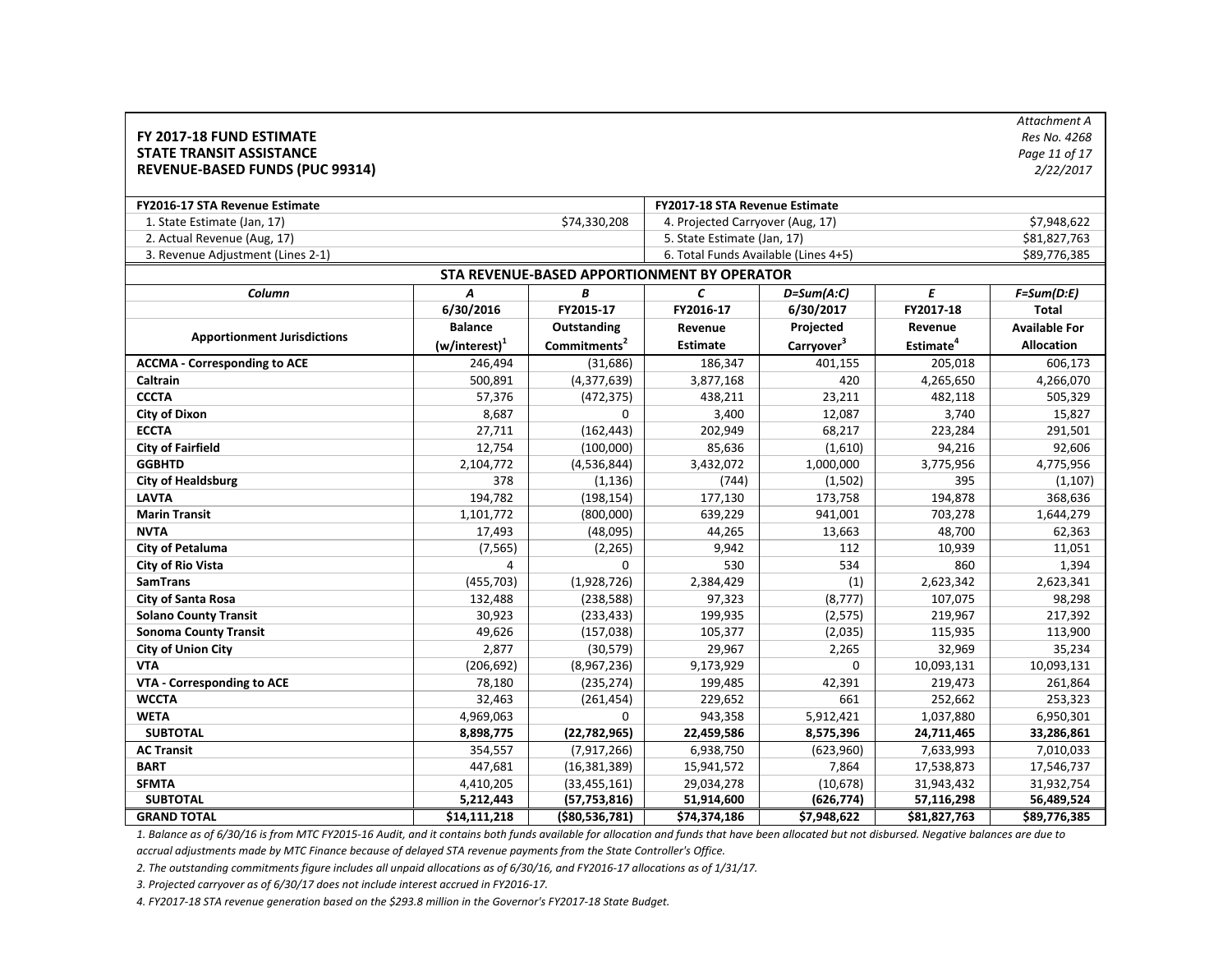|                                                                |                                                               |                          |                                          |                        |                       | Attachment A         |
|----------------------------------------------------------------|---------------------------------------------------------------|--------------------------|------------------------------------------|------------------------|-----------------------|----------------------|
| FY 2017-18 FUND ESTIMATE                                       |                                                               |                          |                                          |                        |                       | Res No. 4268         |
| <b>STATE TRANSIT ASSISTANCE</b>                                |                                                               |                          |                                          |                        |                       | Page 12 of 17        |
| POPULATION-BASED FUNDS (PUC 99313)                             |                                                               |                          |                                          |                        |                       | 2/22/2017            |
|                                                                |                                                               |                          |                                          |                        |                       |                      |
| FY2016-17 STA Revenue Estimate                                 |                                                               |                          | FY2017-18 STA Revenue Estimate           |                        |                       |                      |
| 1. State Estimate (Jan, 17)                                    |                                                               | \$26,001,993             | 4. Projected Carryover (Aug, 17)         |                        |                       | \$26,407,060         |
| 2. Actual Revenue (Aug, 17)                                    |                                                               |                          | 5. State Estimate <sup>4</sup> (Jan. 17) |                        |                       | \$28.624.767         |
| 3. Revenue Adjustment (Lines 2-1)                              |                                                               |                          | 6. Total Funds Available (Lines 4+5)     |                        |                       | \$55,031,827         |
|                                                                | STA POPULATION-BASED APPORTIONMENT BY JURISDICTION & OPERATOR |                          |                                          |                        |                       |                      |
| Column                                                         | Α                                                             | C                        | D                                        | $E = Sum(A:D)$         | F                     | $G=Sum(E:F)$         |
|                                                                | 6/30/2016                                                     | FY2015-17                | FY2016-17                                | 6/30/2017              | FY2017-18             | <b>Total</b>         |
| <b>Apportionment Jurisdictions</b>                             | <b>Balance</b>                                                | Outstanding              | Revenue                                  | Projected              | Revenue               | <b>Available For</b> |
|                                                                | $(w/interest)^{1}$                                            | Commitments <sup>2</sup> | <b>Estimate</b>                          | Carryover <sup>3</sup> | Estimate <sup>4</sup> | <b>Allocation</b>    |
| <b>Northern Counties/Small Operators</b>                       |                                                               |                          |                                          |                        |                       |                      |
| Marin                                                          | 39,591                                                        | (808, 106)               | 771,875                                  | 3,360                  | 850,744               | 854,104              |
| Napa                                                           | 21,349                                                        | (436, 665)               | 417,132                                  | 1,816                  | 459,753               | 461,569              |
| Solano/Vallejo <sup>5</sup>                                    | 4,407,653                                                     | 484,079                  | 1,256,220                                | 6,147,952              | 1,384,578             | 7,532,530            |
| Sonoma                                                         | 75,410                                                        | (1,545,276)              | 1,476,292                                | 6,425                  | 1,627,136             | 1,633,561            |
| <b>CCCTA</b>                                                   | 74,742                                                        | (1,531,621)              | 1,463,248                                | 6,369                  | 1,612,760             | 1,619,129            |
| <b>ECCTA</b>                                                   | 45,233                                                        | (833, 763)               | 883,867                                  | 95,337                 | 974,179               | 1,069,516            |
| LAVTA                                                          | 688,319                                                       | (700, 785)               | 604,691                                  | 592,225                | 666,477               | 1,258,702            |
| <b>Union City</b>                                              | 191,330                                                       | (219, 299)               | 211,689                                  | 183,720                | 233,319               | 417,039              |
| <b>WCCTA</b>                                                   | 9,979                                                         | (204, 074)               | 194,945                                  | 850                    | 214,864               | 215,714              |
| <b>SUBTOTAL</b>                                                | 5,553,605                                                     | (5,795,510)              | 7,279,958                                | 7,038,054              | 8,023,810             | 15,061,864           |
| <b>Regional Paratransit</b>                                    |                                                               |                          |                                          |                        |                       |                      |
| Alameda                                                        | 40,912                                                        | (835, 913)               | 799,343                                  | 4,342                  | 881,019               | 885,361              |
| Contra Costa                                                   | 28,989                                                        | (494, 113)               | 565,841                                  | 100,717                | 623,657               | 724,374              |
| Marin                                                          | 5,593                                                         | (114, 294)               | 109,177                                  | 476                    | 120,332               | 120,808              |
| Napa                                                           | 4,533                                                         | (92, 689)                | 88,541                                   | 385                    | 97,588                | 97,973               |
| San Francisco                                                  | 32,425                                                        | (663, 879)               | 634,214                                  | 2,760                  | 699,017               | 701,777              |
| San Mateo<br>Santa Clara                                       | 16,004<br>45,837                                              | (327, 341)<br>(937, 540) | 312,698<br>895,602                       | 1,361<br>3,899         | 344,649<br>987,113    | 346,010<br>991,012   |
| Solano                                                         | 727,050                                                       | 295,785                  | 244,506                                  | 1,267,341              | 269,489               | 1,536,830            |
| Sonoma                                                         | 17,891                                                        | (378, 742)               | 350,216                                  | (10, 635)              | 386,000               | 375,365              |
| <b>SUBTOTAL</b>                                                | 989,136                                                       | (3,548,726)              | 4,000,138                                | 1,370,646              | 4,408,864             | 5,779,510            |
| <b>Lifeline</b> <sup>b</sup>                                   |                                                               |                          |                                          |                        |                       |                      |
| Alameda                                                        | 468,123                                                       | (717, 476)               | 322,503                                  | 73,150                 |                       | 73,150               |
| Contra Costa                                                   | 1,350,941                                                     | (1,075,499)              | (148, 729)                               | 126,713                |                       | 126,713              |
| Marin                                                          | 498,296                                                       | (502, 218)               | 3,133                                    | (789)                  |                       | (789)                |
| Napa                                                           | 80,809                                                        | (123,960)                | 43,083                                   | (68)                   |                       | (68)                 |
| San Francisco                                                  | 536,481                                                       | 2,127,122                | 146,948                                  | 2,810,551              |                       | 2,810,551            |
| San Mateo                                                      | 2,652,943                                                     | (2, 169, 130)            | (187, 741)                               | 296,072                |                       | 296,072              |
| Santa Clara                                                    | 5,029,580                                                     | 0                        | 183,823                                  | 5,213,403              |                       | 5,213,403            |
| Solano                                                         | 805,283                                                       | (605, 197)               | (108, 415)                               | 91,671                 |                       | 91,671               |
| Sonoma                                                         | 2,063,567                                                     | (1,450,822)              | 8,233                                    | 620,978                |                       | 620,978              |
| MTC Mean-Based Discount Project                                | 759,948                                                       | (46, 750)                | (11,860)                                 | 701,338                |                       | 701,338              |
| <b>JARC Funding Restoration</b>                                | 550,842                                                       | (68,000)                 | 0                                        | 482,842                |                       | 482,842              |
| Lifeline Reserve for Cycle 5                                   | $\Omega$                                                      | $\Omega$                 | 7,243,384                                | 7,243,384              | 8,260,121             | 15,503,505           |
| <b>SUBTOTAL</b>                                                | 14,796,815                                                    | (4,631,930)              | 7,494,362                                | 10,415,861             | 8,260,121             | 18,675,982           |
| <b>MTC Regional Coordination Program</b> <sup>8</sup>          | 17,650,156                                                    | (17,667,915)             | 6,894,202                                | 6,876,444              | 7,598,638             | 14,475,082           |
| <b>BART to Warm Springs</b>                                    | 328,985                                                       | (328, 985)               | $\mathbf 0$                              | $\mathbf 0$            | 0                     | 0                    |
| eBART                                                          | 0                                                             | 0                        | $\mathbf 0$                              | $\mathbf 0$            | $\mathbf 0$           | 0                    |
| <b>Transit Emergency Service Contingency Fund</b> <sup>9</sup> | 333,729                                                       | 0                        | 333,333                                  | 667,062                | 333,333               | 1,000,395            |
| <b>SamTrans</b>                                                | 38,993                                                        | $\Omega$                 | $\Omega$                                 | 38,993                 | $\Omega$              | 38,993               |
| <b>GRAND TOTAL</b>                                             | \$39,691,420                                                  | ( \$31,973,065)          | \$26,001,993                             | \$26,407,060           | \$28,624,767          | \$55,031,826         |

*2. The outstanding commitments figure includes all unpaid allocations as of 6/30/16, and FY2016‐17 allocations as of 1/31/17.*

*3. The projected carryover as of 6/30/2017 does not include interest accrued in FY 2016‐17.*

*4. FY2017‐18 STA revenue generation based on the \$293.8 million in the Governor's FY2017‐18 State Budget.*

*5. Beginning in FY2008‐09, the Vallejo allocation is combined with Solano, as per MTC Resolution 3837.*

*6. Lifeline Cycle 4 concluded in FY 2015‐16, however due to lower than expected revenue funds in FY 2016‐17 are being used to finish out Cycle 4. Unused FY 2016‐17 funds and all FY 2017‐18 funds are held in reserve for Lifeline Cycle 5.*

*7. Includes 2/26/14 Commission action to re‐assign \$1.1 million in FY 2014‐15 Lifeline funds, and re‐assigning \$693,696 of MTC's Means‐Based Discount Project balance.*

*8. Committed to Clipper® and other MTC Customer Service projects.*

*9. Funds for the Transit Emergency Service Contingency Fund are taken "off the top" from the STA Population‐Based program. Column G inlcudes expected interest earned.*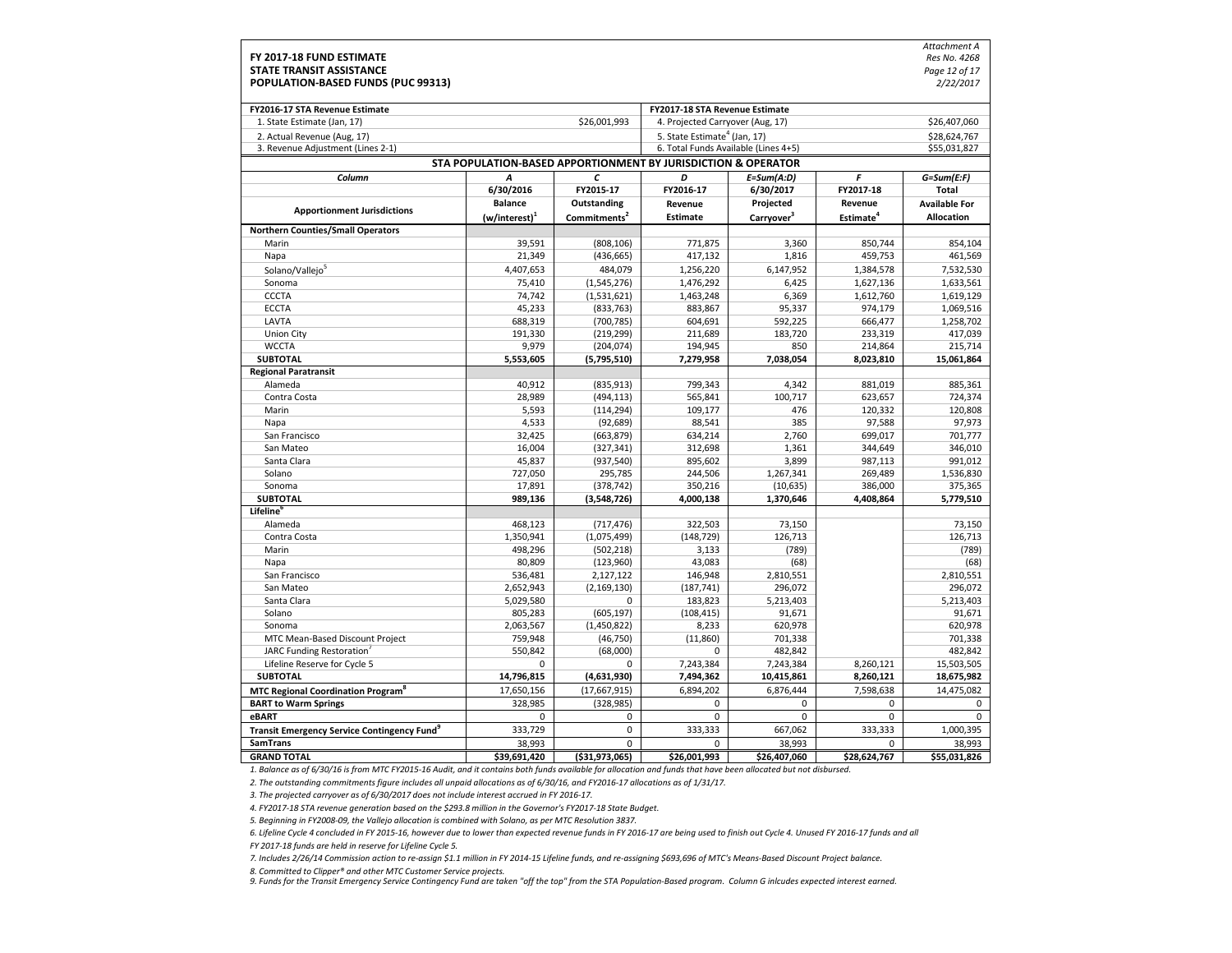| FY 2017-18 FUND ESTIMATE           | Res No. 4268  |
|------------------------------------|---------------|
| <b>BRIDGE TOLLS</b> <sup>1,2</sup> | Page 13 of 17 |

*Attachment A Res No. 4268*Res No. 4268

*2/22/2017*

| <b>BRIDGE TOLL APPORTIONMENT BY CATEGORY</b> |                      |                          |                           |              |                           |                                 |  |  |
|----------------------------------------------|----------------------|--------------------------|---------------------------|--------------|---------------------------|---------------------------------|--|--|
| Column                                       | A                    | B                        |                           | $D=Sum(A:C)$ | F                         | F=D+E                           |  |  |
|                                              | 6/30/2016            | FY2015-17                | FY2016-17                 | 6/30/2017    | FY2017-18                 | Total                           |  |  |
| <b>Fund Source</b>                           |                      | Outstanding              |                           | Projected    | <b>Programming Amount</b> | <b>Available for Allocation</b> |  |  |
|                                              | Balance <sup>3</sup> | Commitments <sup>-</sup> | <b>Programming Amount</b> | Carryover    |                           |                                 |  |  |
| AB 664 Bridge Revenues                       |                      |                          |                           |              |                           |                                 |  |  |
| 70% East Bay                                 | 9,272,567            | (9,272,567)              | 1,600,000                 | 1,600,000    | 17,600,000                | 19,200,000                      |  |  |
| 30% West Bay                                 | 31,974,508           | (31, 974, 508)           | 22,000,000                | 22,000,000   | 20,000,000                | 42,000,000                      |  |  |
| <b>SUBTOTAL</b>                              | 41,247,076           | (41, 247, 076)           | 23,600,000                | 23,600,000   | 37,600,000                | 37,600,000                      |  |  |
| <b>MTC 2% Toll Revenues</b>                  |                      |                          |                           |              |                           |                                 |  |  |
| <b>Ferry Capital</b>                         | 4,164,209            | (2,490,803)              | 1,000,000                 | 2,673,406    | 1,000,000                 | 3,673,406                       |  |  |
| <b>ABAG Bay Trail</b>                        | 97,281               | (547, 281)               | 450,000                   | $\Omega$     | 450,000                   | 450,000                         |  |  |
| <b>Studies</b>                               | 737,366              | (34, 695)                |                           | 702,670      | $\Omega$                  | 702,670                         |  |  |
| <b>SUBTOTAL</b>                              | 4,998,856            | (3,072,779)              | 1,450,000                 | 3,376,076    | 1,450,000                 | 4,826,076                       |  |  |
| 5% State General Fund Revenues               |                      |                          |                           |              |                           |                                 |  |  |
| Ferry                                        | 11,314,489           | (4,500,000)              | 2,977,621                 | 9,792,110    | 3,002,010                 | 12,794,120                      |  |  |
| <b>ABAG Bay Trail</b>                        |                      | (265, 380)               | 265,380                   | $\Omega$     | 273,421                   | 273,421                         |  |  |
| <b>SUBTOTAL</b>                              | 11,314,489           | (4,765,380)              | 3,243,001                 | 9,792,110    | 3,275,431                 | 13,067,541                      |  |  |

*1. BATA Resolution 93 and MTC Resolution 3948 required BATA to make a payment to MTC equal to the estimated present value of specified fund transfers for the next 50 years (FY2010‐11 through FY2059‐60) and relieved BATA from making those fund transfers for that 50 year period. The AB 664, RM1, and MTC 2% Toll Revenues, listed above, commencing in FY2010‐11, are funded from this payment.*

*2. RM1 90% Rail Extension allocation is made through MTC Resolutions 3833 and 3915.*

*3. Balance as of 6/30/16 is from MTC FY2016‐17 Audit, and it contains both funds available for allocation and funds that have been allocated but not disbursed.*

*4. The outstanding commitments figure includes all unpaid allocations as of 6/30/16, and FY2016‐17 allocations as of 1/31/17.*

*5. MTC Resolution 4015 states that annual funding levels are established and adjusted through the fund estimate for AB 664, 2%, and 5% bridge toll revenues.*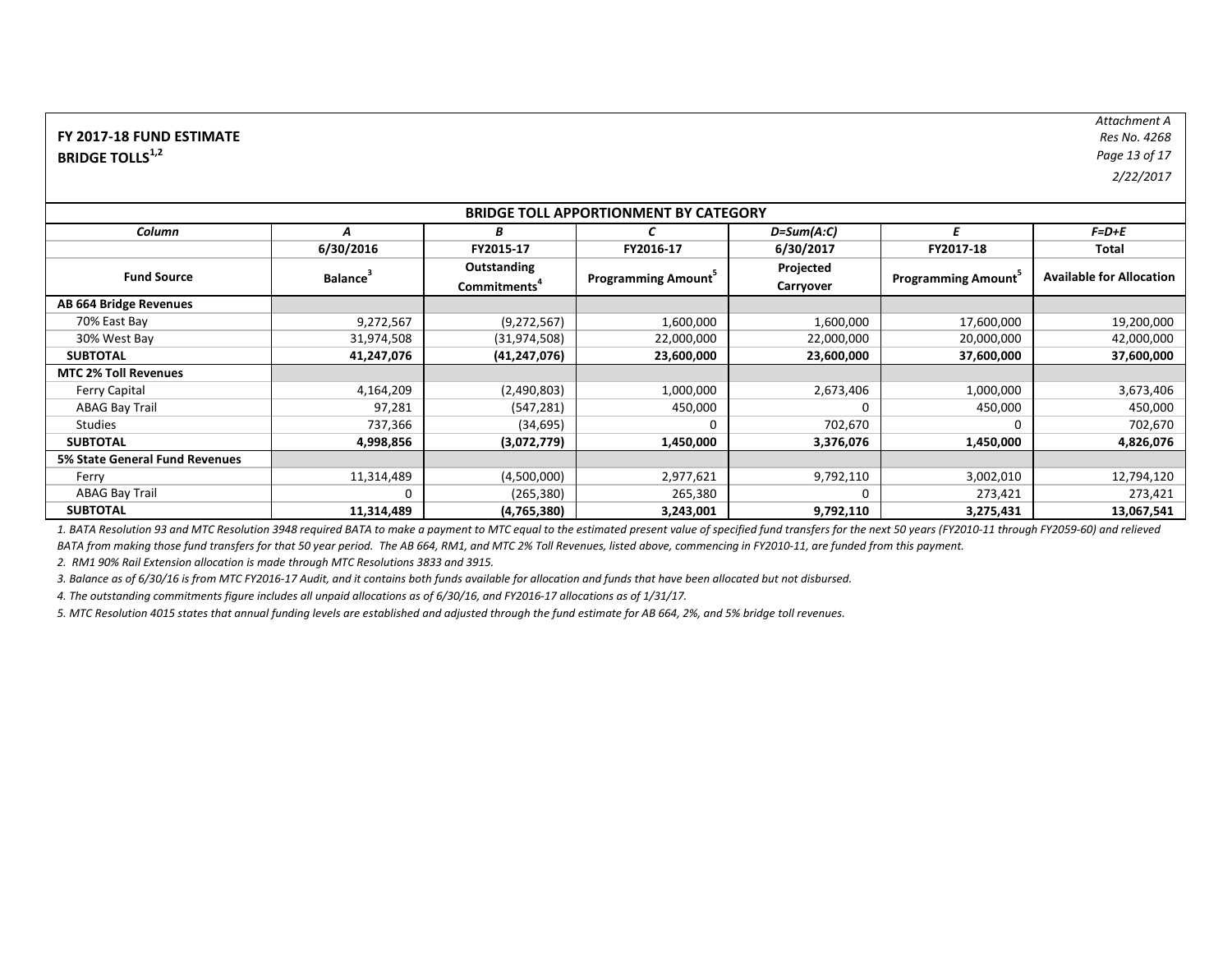|                                                                       |                                                                                          |           |                                             |                          |                                           |                                  |           |              | Attachment A         |
|-----------------------------------------------------------------------|------------------------------------------------------------------------------------------|-----------|---------------------------------------------|--------------------------|-------------------------------------------|----------------------------------|-----------|--------------|----------------------|
| FY 2017-18 FUND ESTIMATE                                              |                                                                                          |           |                                             |                          |                                           |                                  |           |              | Res No. 4268         |
| <b>AB1107 FUNDS</b><br>Page 14 of 17                                  |                                                                                          |           |                                             |                          |                                           |                                  |           |              |                      |
|                                                                       | 2/22/2017<br>AB1107 IS TWENTY-FIVE PERCENT OF THE ONE-HALF CENT BART DISTRICT SALES TAX  |           |                                             |                          |                                           |                                  |           |              |                      |
|                                                                       |                                                                                          |           |                                             |                          |                                           |                                  |           |              |                      |
| FY2016-17 AB1107 Revenue Estimate<br><b>FY2017-18 AB1107 Estimate</b> |                                                                                          |           |                                             |                          |                                           |                                  |           |              |                      |
|                                                                       | \$80,749,839<br>1. Original MTC Estimate (Feb, 16)                                       |           |                                             |                          |                                           | 4. Projected Carryover (Feb, 17) |           |              | \$0                  |
|                                                                       | 2. Revised Estimate (Feb, 17)<br>\$83,170,000                                            |           |                                             |                          | \$84,840,000<br>5. MTC Estimate (Feb, 17) |                                  |           |              |                      |
|                                                                       | 3. Revenue Adjustment (Lines 2-1)<br>6. Total Funds Available (Lines 4+5)<br>\$2,420,161 |           |                                             |                          |                                           |                                  |           | \$84,840,000 |                      |
|                                                                       |                                                                                          |           |                                             |                          | <b>AB1107 APPORTIONMENT BY OPERATOR</b>   |                                  |           |              |                      |
| Column                                                                | $G=Sum(A:F)$<br>н<br>$C=Sum(A:B)$<br>В<br>D                                              |           |                                             |                          |                                           |                                  |           | I=Sum(G:H)   |                      |
|                                                                       | 6/30/2016                                                                                | FY2015-17 | 6/30/2016                                   | FY2015-17                | FY2016-17                                 | FY2016-17                        | 6/30/2017 | FY2017-18    | FY2017-18            |
| Apportionment                                                         | <b>Balance</b>                                                                           |           | <b>Balance</b>                              | Outstanding              | Original                                  | Revenue                          | Projected | Revenue      | <b>Available for</b> |
| <b>Jurisdictions</b>                                                  | (w/o interest)                                                                           | Interest  | $(w/$ interest) <sup><math>\pm</math></sup> | Commitments <sup>2</sup> | Estimate                                  | Adjustment                       | Carryover | Estimate     | <b>Allocation</b>    |
| <b>AC Transit</b>                                                     | $\Omega$                                                                                 |           | 0                                           | (41,584,999)             | 40,374,920                                | 1,210,080                        | 0         | 42,420,000   | 42,420,000           |
| <b>SFMTA</b>                                                          | $\Omega$                                                                                 | $\Omega$  | 0                                           | (41,584,999)             | 40,374,920                                | 1,210,080                        | 0         | 42,420,000   | 42,420,000           |
| <b>TOTAL</b>                                                          | \$0                                                                                      | \$0       | \$0                                         | $($ \$83,169,998)        | \$80,749,839                              | \$2,420,160                      | \$0       | \$84,840,000 | \$84,840,000         |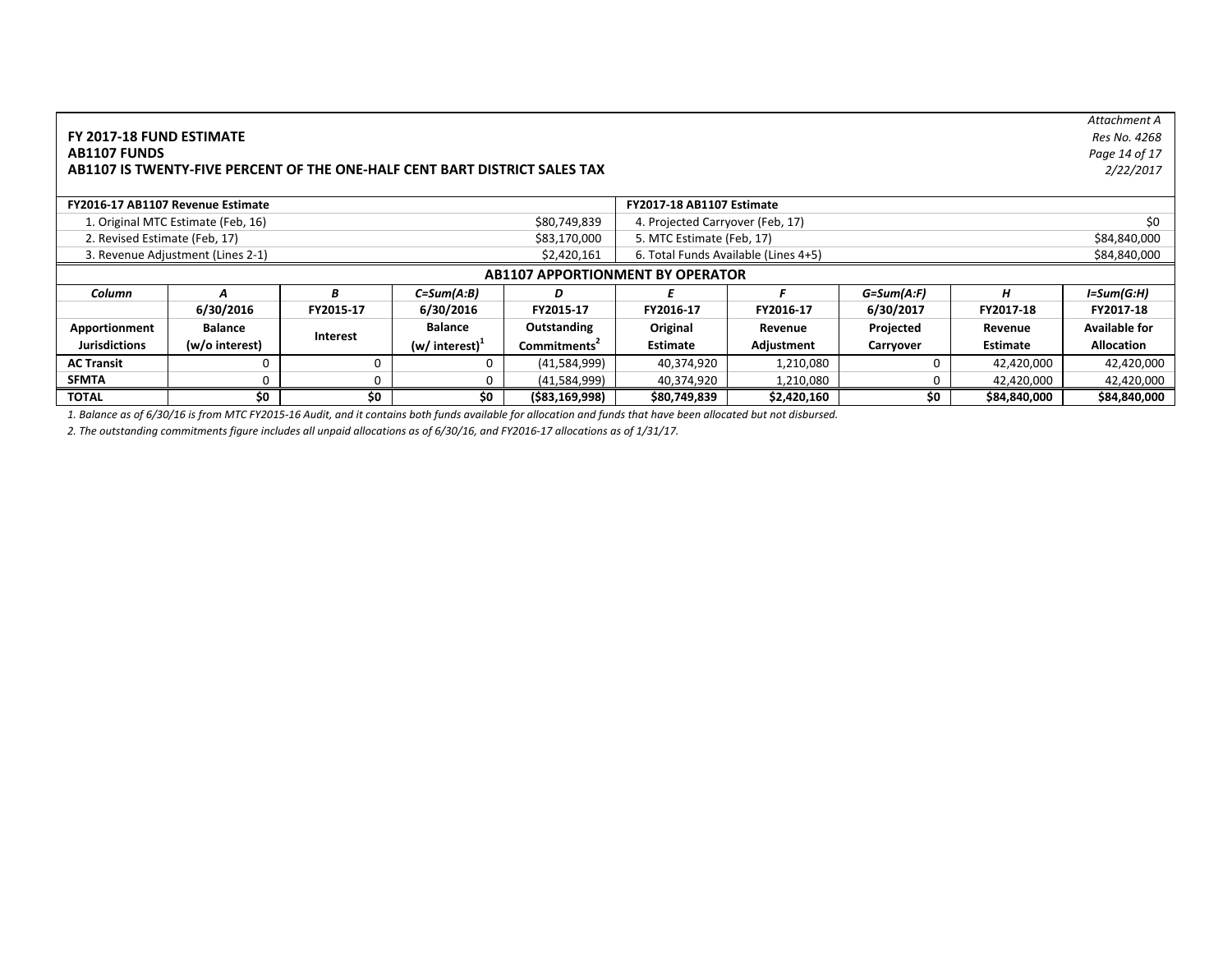### **FY 2017‐18 FUND ESTIMATE TDA & STA FUND SUBAPPORTIONMENT FOR ALAMEDA & CONTRA COSTA COUNTIES & IMPLEMENTATION OF OPERATOR AGREEMENTS**

*Attachment A Res No. 4268 Page 15 of 17 2/22/2017*

|                                                         |                                    | <b>ARTICLE 4.5 &amp; STA PARATRANSIT SUBAPPORTIONMENT</b> |                     |                                          |  |  |
|---------------------------------------------------------|------------------------------------|-----------------------------------------------------------|---------------------|------------------------------------------|--|--|
| Apportionment                                           |                                    | Alameda                                                   |                     | <b>Contra Costa</b>                      |  |  |
| <b>Jurisdictions</b>                                    | Article 4.5                        | <b>STA Paratransit</b>                                    | Article 4.5         | <b>STA Paratransit</b>                   |  |  |
| <b>Total Available</b>                                  | \$3,935,067                        | \$885,361                                                 | \$1,841,253         | \$724,374                                |  |  |
| <b>AC Transit</b>                                       | \$3,596,870                        | \$803,062                                                 | \$516,862           | \$306,433                                |  |  |
| LAVTA                                                   | \$133,864                          | \$56,773                                                  |                     |                                          |  |  |
| Pleasanton                                              | \$72,092                           |                                                           |                     |                                          |  |  |
| <b>Union City</b>                                       | \$132,242                          | \$25,526                                                  |                     |                                          |  |  |
| <b>CCCTA</b>                                            |                                    |                                                           | \$827,655           | \$270,946                                |  |  |
| <b>ECCTA</b>                                            |                                    |                                                           | \$411,904           | \$103,817                                |  |  |
| <b>WCCTA</b>                                            |                                    |                                                           | \$84,833            | \$43,179                                 |  |  |
|                                                         |                                    | <b>IMPLEMENTATION OF OPERATOR AGREEMENTS</b>              |                     |                                          |  |  |
| <b>Fund Source</b>                                      | Apportionment                      | <b>Claimant</b>                                           | Amount <sup>1</sup> | Program                                  |  |  |
|                                                         | <b>Jurisdictions</b>               |                                                           |                     |                                          |  |  |
| <b>Total Available BART STA Revenue-Based Funds</b>     |                                    |                                                           | \$17,538,873        |                                          |  |  |
| STA Revenue-Based                                       | <b>BART</b>                        | <b>AC Transit</b>                                         | (416, 745)          | Fare Coordination Set-Aside <sup>2</sup> |  |  |
| STA Revenue-Based                                       | <b>BART</b>                        | <b>CCCTA</b>                                              | (807, 314)          | <b>BART Feeder Bus</b>                   |  |  |
| STA Revenue-Based                                       | <b>BART</b>                        | LAVTA                                                     | (591, 679)          | <b>BART Feeder Bus</b>                   |  |  |
| STA Revenue-Based                                       | <b>BART</b>                        | <b>ECCTA</b>                                              | (2,624,596)         | <b>BART Feeder Bus</b>                   |  |  |
| STA Revenue-Based                                       | <b>BART</b>                        | <b>WCCTA</b>                                              | (2,488,141)         | <b>BART Feeder Bus</b>                   |  |  |
| <b>Total Payment</b>                                    |                                    |                                                           | (6,928,474)         |                                          |  |  |
| <b>Remaining BART STA Revenue-Based Funds</b>           |                                    |                                                           | \$10,610,399        |                                          |  |  |
| <b>Total Available BART TDA Article 4 Funds</b>         |                                    |                                                           | \$348,957           |                                          |  |  |
| TDA Article 4                                           | BART-Alameda                       | LAVTA                                                     | (98, 995)           | <b>BART Feeder Bus</b>                   |  |  |
| TDA Article 4                                           | <b>BART-Contra Costa</b>           | <b>WCCTA</b>                                              | (249, 962)          | <b>BART Feeder Bus</b>                   |  |  |
| <b>Total Payment</b>                                    |                                    |                                                           | (348, 957)          |                                          |  |  |
| <b>Remaining BART TDA Article 4 Funds</b>               |                                    |                                                           | \$0                 |                                          |  |  |
| <b>Total Available SamTrans STA Revenue-Based Funds</b> |                                    |                                                           | \$2,623,342         |                                          |  |  |
| <b>STA Revenue-Based</b>                                | SamTrans                           | <b>BART</b>                                               | (801, 024)          | <b>SFO Operating Expense</b>             |  |  |
| <b>Total Payment</b>                                    |                                    |                                                           | (801, 024)          |                                          |  |  |
| <b>Remaining SamTrans STA Revenue-Based Funds</b>       |                                    |                                                           | \$1,822,318         |                                          |  |  |
| Total Available Union City TDA Article 4 Funds          |                                    |                                                           | \$8,565,606         |                                          |  |  |
| TDA Article 4                                           | <b>Union City</b>                  | <b>AC Transit</b>                                         | (116, 699)          | Union City service                       |  |  |
|                                                         | <b>Total Payment</b><br>(116, 699) |                                                           |                     |                                          |  |  |
| <b>Remaining Union City TDA Article 4 Funds</b>         |                                    |                                                           | \$8,448,907         |                                          |  |  |

*1. Amounts assigned to the claimants in this page will reduce the funds available for allocation in the corresponding apportionment jurisdictions by the same amounts.*

*2. MTC holds funds in accordance with the BART‐AC Transit Memorandum of Understanding on feeder/transfer payments. This amount represents the actual set‐aside for FY 2017‐18.*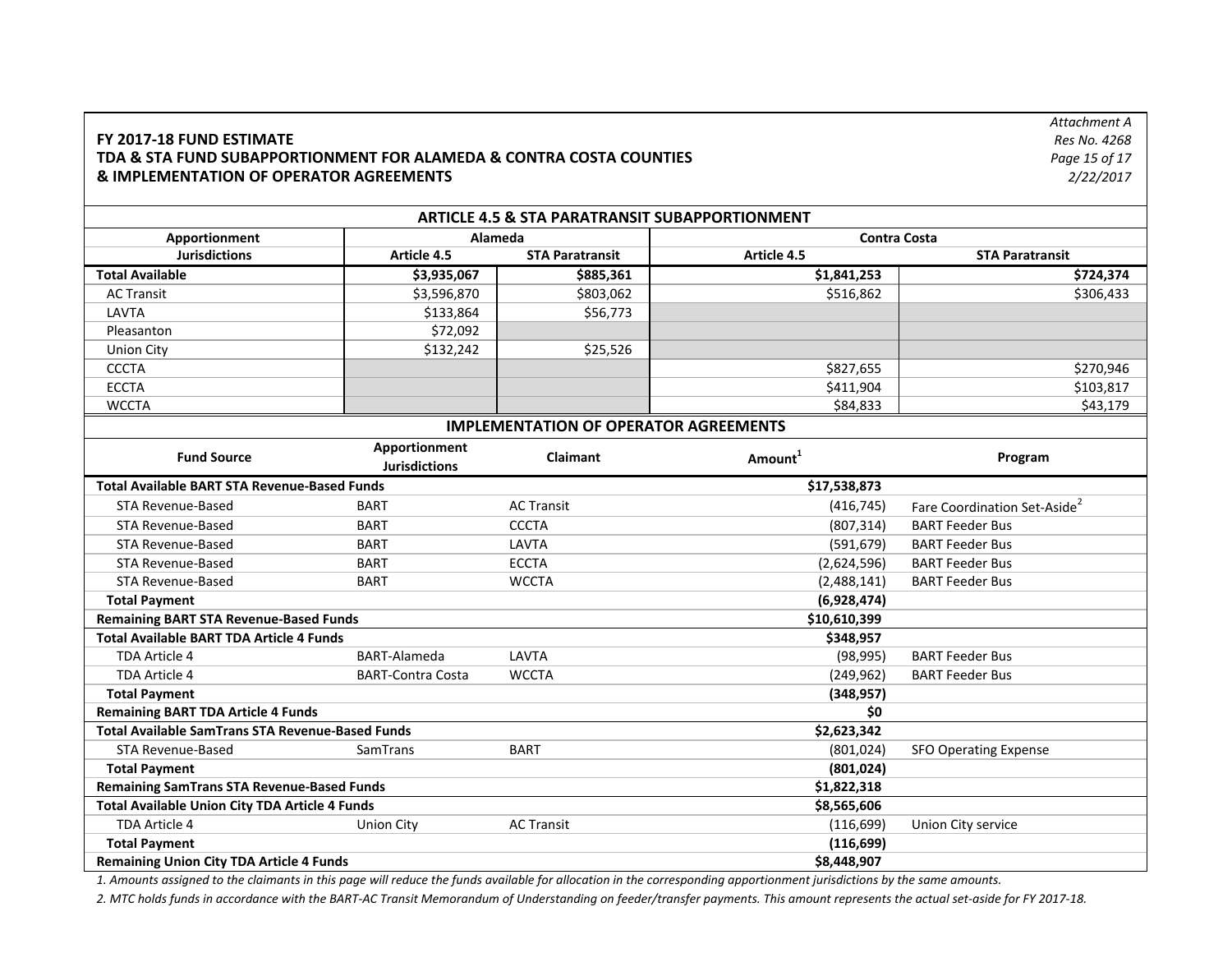#### **FY 2017‐18 FUND ESTIMATE** *Res No. 4268***STA SPILLOVER FUNDING AGREEMENT PER RESOLUTION 3814**

*Attachment A* Res No. 4268 *Page 16 of 17 2/22/2017*

| <b>PROPOSITION 1B TRANSIT FUNDING PROGRAM -- POPULATION BASED SPILLOVER DISTRIBUTION</b> |                                   |      |                               |                               |                     |                     |              |  |
|------------------------------------------------------------------------------------------|-----------------------------------|------|-------------------------------|-------------------------------|---------------------|---------------------|--------------|--|
| <b>Apportionment Category</b>                                                            | <b>MTC Resolution 3814</b>        | %    | FY 2007-08                    | FY2009-16                     | <b>MTC Res-3833</b> | <b>MTC Res-3925</b> | FY2017-18    |  |
|                                                                                          | <b>Spillover Payment Schedule</b> |      | <b>Spillover Distribution</b> | <b>Spillover Distribution</b> | (RM 1 Funding)      | (STP/CMAQ Funding)  | Remaining    |  |
| Lifeline                                                                                 | 10,000,000                        | 16%  | 1,028,413                     |                               |                     | 8,971,587           |              |  |
| <b>Small Operators / North Counties</b>                                                  | 3,000,000                         | 5%   | 308,524                       |                               |                     | 2,691,476           |              |  |
| <b>BART to Warm Springs</b>                                                              | 3,000,000                         | 5%   | 308,524                       |                               |                     |                     |              |  |
| eBART                                                                                    | 3,000,000                         | 5%   | 327.726                       |                               | 2,672,274           |                     |              |  |
| <b>SamTrans</b>                                                                          | 43,000,000                        | 69%  | 4,422,174                     |                               |                     | 19,288,913          | 19,288,913   |  |
| <b>TOTAL</b>                                                                             | \$62,000,000                      | 100% | \$6,395,361                   | \$O                           | \$0                 | \$30,951,976        | \$19,288,914 |  |

*1. BART to Warm Springs remaining commitment of \$2,691,476 proposed to be retired through Resolution No. 4268 due to the upcoming opening of the project and the lack of STA Spillover revenues.*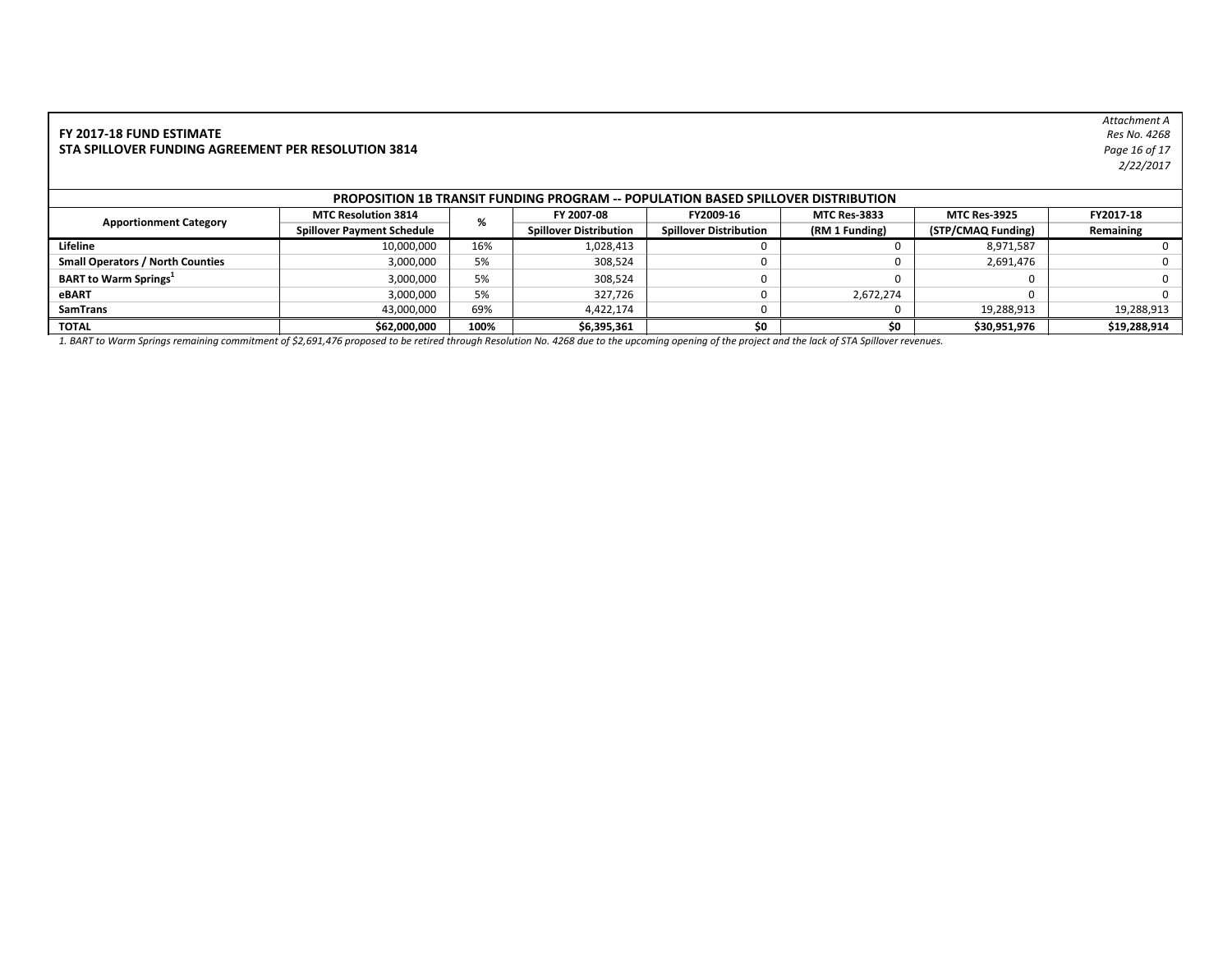#### **FY 2017‐18 FUND ESTIMATE CAP AND TRADE LOW CARBON TRANSIT OPERATIONS PROGRAM (LCTOP)**

*Attachment A Res No. 4268 Page 17 of 17 2/22/2017*

| FY2016-17 LCTOP Revenue Estimate <sup>+</sup> |              | <b>FY2017-18 LCTOP Revenue Estimate</b>          |              |
|-----------------------------------------------|--------------|--------------------------------------------------|--------------|
| 1. Statewide Appropriation (Dec, 16)          | \$34,500,000 | 5. Estimated Statewide Appropriation (Jan, 17)   | \$74,774,000 |
| 2. MTC Region Revenue-Based Funding           | \$9,609,000  | 6. Estimated MTC Region Revenue-Based Funding    | \$20,826,262 |
| 3. MTC Region Population-Based Funding        | \$3.346.000  | 7. Estimated MTC Region Population-Based Funding | \$7,285,387  |
| 4. Total MTC Region Funds                     | \$12,955,000 | 8. Estimated Total MTC Region Funds              | \$28,111,649 |

*1. The FY 2016‐17 LCTOP revenue generation based on FY 2016‐17 Cap and Trade auction proceeds. As of January 2017 Caltrans and the State Controller's Office have yet to release detailed FY 2016‐17 funding information.*

*2. The FY 2017‐18 LCTOP revenue generation based on the \$74.78 million estimated in the FY 2017‐18 State Budget.*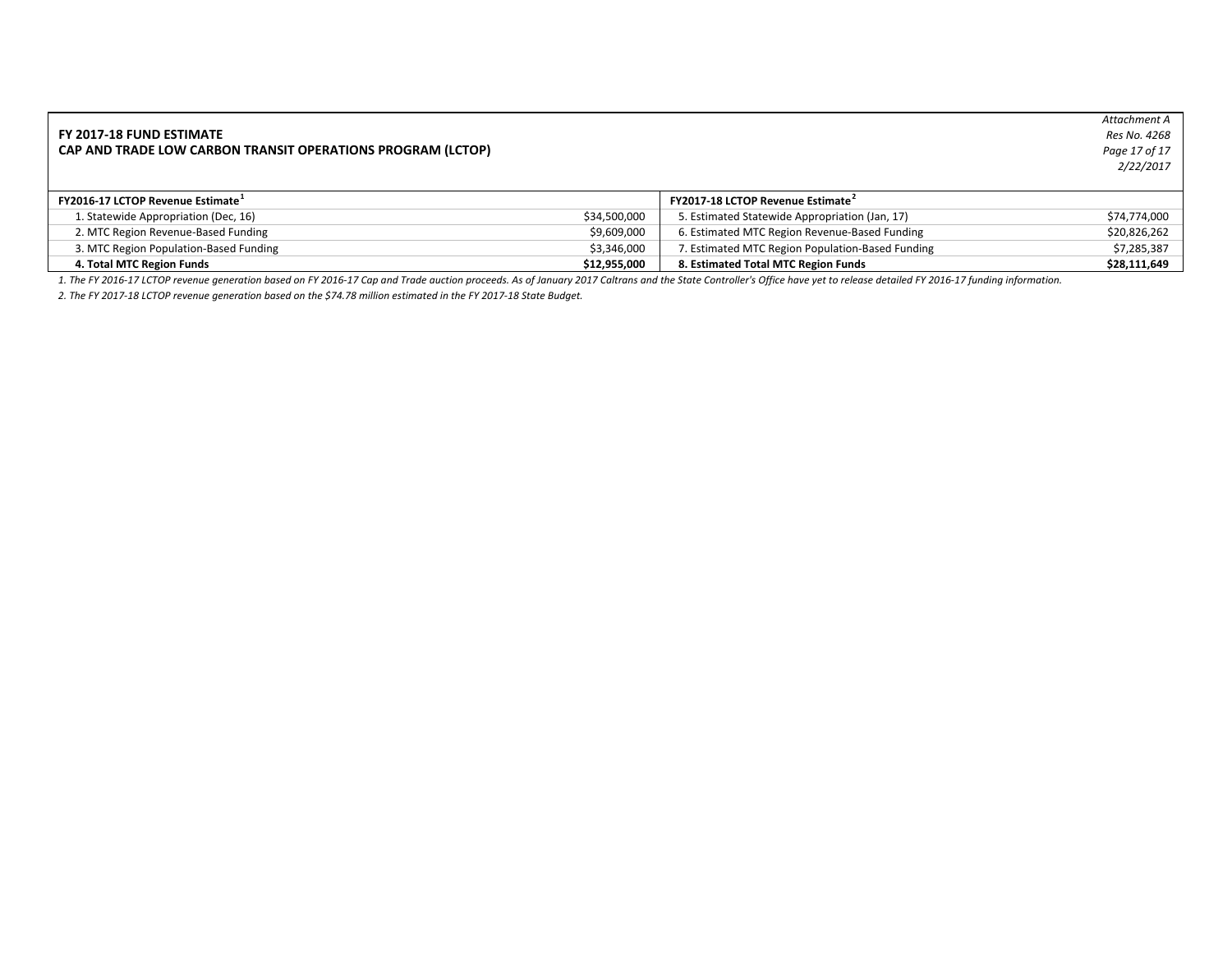## **RESOLUTION NO 18-2017**

## **RESOLUTION OF THE BOARD OF DIRECTORS OF THE LIVERMORE/AMADOR VALLEY TRANSIT AUTHORITY AUTHORIZING THE FILING OF A CLAIM WITH THE METROPOLITAN TRANSPORTATION COMMISSION FOR ALLOCATION OF TRANSPORTATION DEVELOPMENT ACT ARTICLE 4.0, STATE TRANSIT ASSISTANCE AND REGIONAL MEASURE 2 FUNDS FOR FISCAL YEAR 2017-2018**

**WHEREAS,** the Transportation Development Act (TDA), (Pub. Utilities Code 992200 et. seq. provides for the disbursement of funds from the Local Transportation Fund of the County of Alameda for use by eligible claimants for the purpose of providing local transit service in the cities of Dublin, Livermore and Pleasanton; and

**WHEREAS**, pursuant to the provisions of the TDA, and pursuant to the applicable rules and regulations thereunder (21 Cal Adm. Code 660 et. seq.), a prospective claimant wishing to receive an allocation from the Local Transportation Funds shall file its claim with the Metropolitan Transportation Commission; and

**WHEREAS**, the State Transit Assistance (STA) fund is created pursuant to Public Utilities Code 99310 (et. seq.); and

**WHEREAS**, the STA fund makes funds available pursuant to Public Utilities Code 99313.6 for allocation to eligible applicants to support approved transit projects; and

**WHEREAS**, the Livermore/Amador Valley Transit Authority is an eligible claimant for TDA and STA funds pursuant to PUC Section 99260 and Article 4 funds pursuant to PUC Section 99260A, as attested by the Livermore/Amador Valley Authority's opinion of counsel dated March 13, 2017; and

**WHEREAS**, TDA funds from the Local Transport Fund of Alameda County and STA funds will be required by claimant in Fiscal Year 2017-2018 for transit service;

**WHEREAS**, LAVTA is an eligible sponsor of transportation project(s) in Regional Measure 2, Regional Traffic Relief Plan funds; and

**NOW, THEREFORE, BE IT RESOLVED** by the Board of Directors as follows:

- 1. That the Executive Director or his designee is authorized to execute and file an appropriate TDA/STA claim together with all necessary supporting documents, with the Metropolitan Transportation Commission for allocation of TDA/STA funds in Fiscal Year 2017-2018; and be it further resolved
- 2. That a copy of this Resolution be transmitted to the Metropolitan Transportation Commission in conjunction with the filing of the claim; and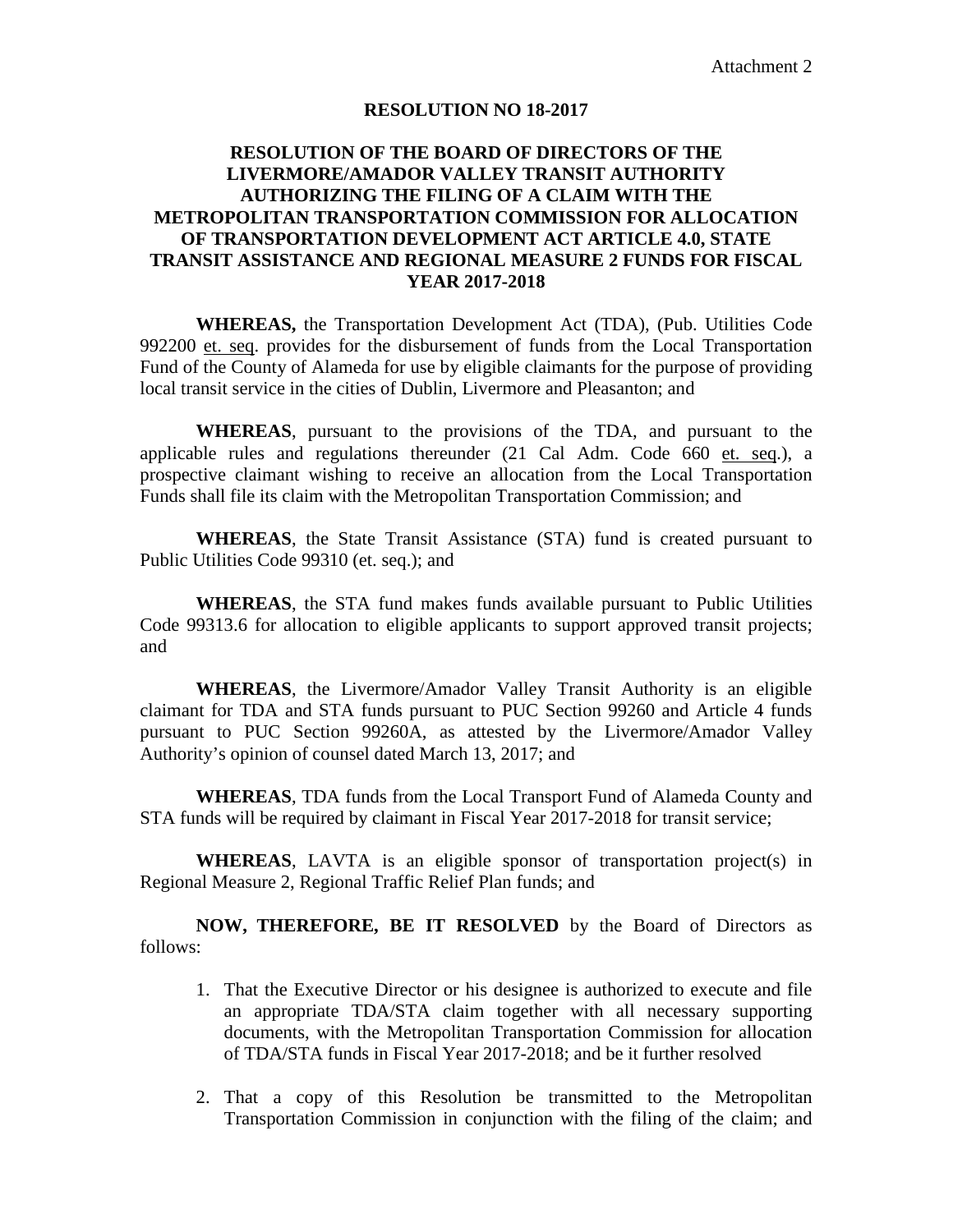the Metropolitan Transportation Commission be requested to grant the allocation of funds as specified herein; and be it further resolved

- 3. That LAVTA, and its agents shall comply with the provisions of the Metropolitan Transportation Commission's, "Regional Measure 2 Regional Traffic Relief Plan Policies and Procedures," (MTC Resolution No. 3636, Amended April 28, 2010); and be it further resolved
- 4. That LAVTA certifies that the project is consistent with the Regional Transportation Plan (RTP) and is in compliance with the requirements of the California Environmental Quality Act (Public Resources Code Section 2l000 et seq.); and be it further resolved
- 5. That LAVTA approves the updated Operating Assistance Proposal, attached to this resolution; and be it further resolved
- 6. That LAVTA approves the certification of assurances, attached to this resolution; and be it further resolved
- 7. That there is no pending or threatened litigation which might in any way adversely affect the proposed project, or the ability of LAVTA to deliver such project; and be it further resolved
- 8. That LAVTA indemnifies and holds harmless MTC, its Commissioners, representatives, agents, and employees from and against all claims, injury, suits, demands, liability, losses, damages, and expenses, whether direct or indirect (including any and all costs and expenses in connection therewith), incurred by reason of any act or failure to act of LAVTA, its officers, employees or agents, or subcontractors or any of them in connection with its performance of services under this allocation of RM2 funds; and be it further resolved
- 9. That LAVTA authorizes its Executive Director, or his designee to execute and submit an allocation request for operating or planning costs for Fiscal Year 2017-2018 with MTC for Regional Measure 2 funds, for the project, purposes and amounts included in the project application attached to this resolution; and be it further resolved
- 10. That the Executive Director, or his designee is hereby delegated the authority to make non-substantive changes or minor amendments to the OAP as he/she deems appropriate.

## **PASSED AND ADOPTED THIS 1st DAY OF MAY 2017.**

Steven Spedowfski, Chair

## **ATTEST**:

\_\_\_\_\_\_\_\_\_\_\_\_\_\_\_\_\_\_\_\_\_\_\_\_\_\_\_\_\_\_\_\_\_\_\_\_

\_\_\_\_\_\_\_\_\_\_\_\_\_\_\_\_\_\_\_\_\_\_\_\_\_\_\_\_\_\_\_\_\_\_\_\_